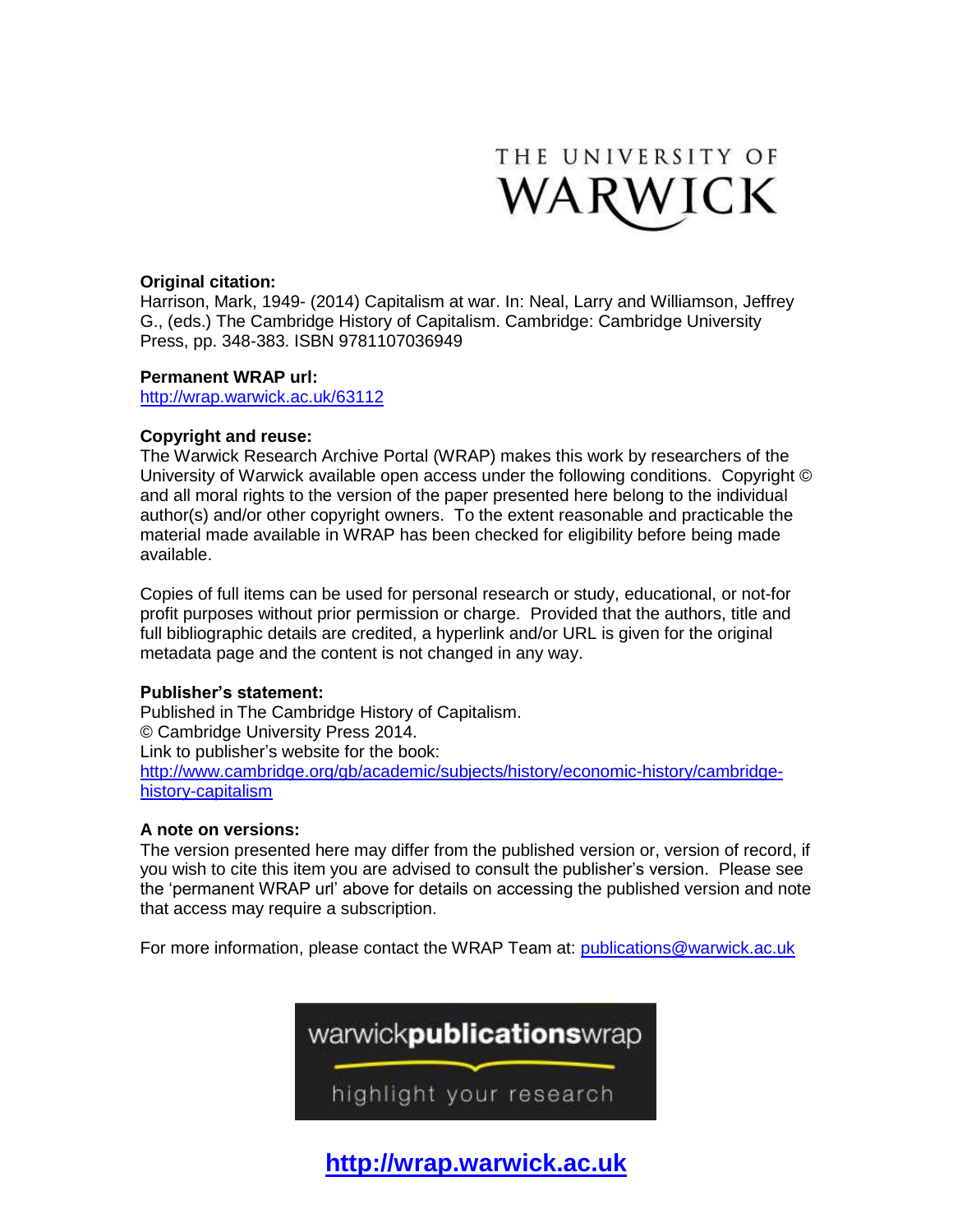# Capitalism at War

## Mark Harrison\*

Department of Economics and CAGE, University of Warwick Centre for Russian and East European Studies, University of Birmingham Hoover Institution on War, Revolution, and Peace, Stanford University

#### *Abstract*

The nineteenth century witnessed the triumph of capitalism; the twentieth century saw the bloodiest wars in history. Is there a connection? The paper reviews the literature and evidence. It considers first whether capitalism has lowered the cost of war; then, whether capitalism has shown a preference for war. Both questions are considered comparatively. Neither question receives a clear cut answer, but to simplify: Yes; No.

Keywords: Capitalism, Corporate Political Action, Keynesianism, Public Finance, State Capacity, Trade, War.

JEL Codes: N4, P1.

<sup>\*</sup> Mail: Department of Economics, University of Warwick, Coventry CV4 7AL, United Kingdom. Email: mark.harrison@warwick.ac.uk. This paper is in preparation for *The Cambridge History of Capitalism*, edited by Larry Neal and Jeff Williamson. Earlier versions were presented at the German Historical Institute in Moscow as one of "Ten Lectures about the War," June 17 and 18, 2011, the XVI World Economic History Congress, Stellenbosch University, South Africa, July 9 to 13, 2012, and a conference on the Economic History of Capitalism, BBVA, Madrid, November 14 to 16, 2012. I thank Hein Klemann, Sergei Kudriashov, Andrei Markevich, Richard Overy, Leandro Prados de la Escosura, James Robinson, and other participants for discussion; Sascha O. Becker, Michael S. Bernstam, Nick Crafts, Erik Gartzke, and Vasily Zatsepin for comments and advice; Jari Eloranta for access to data; Larry Neal and Jeff Williamson for inspiration and guidance; the University of Warwick for research leave and financial support; and the Hoover Institution for generous hospitality.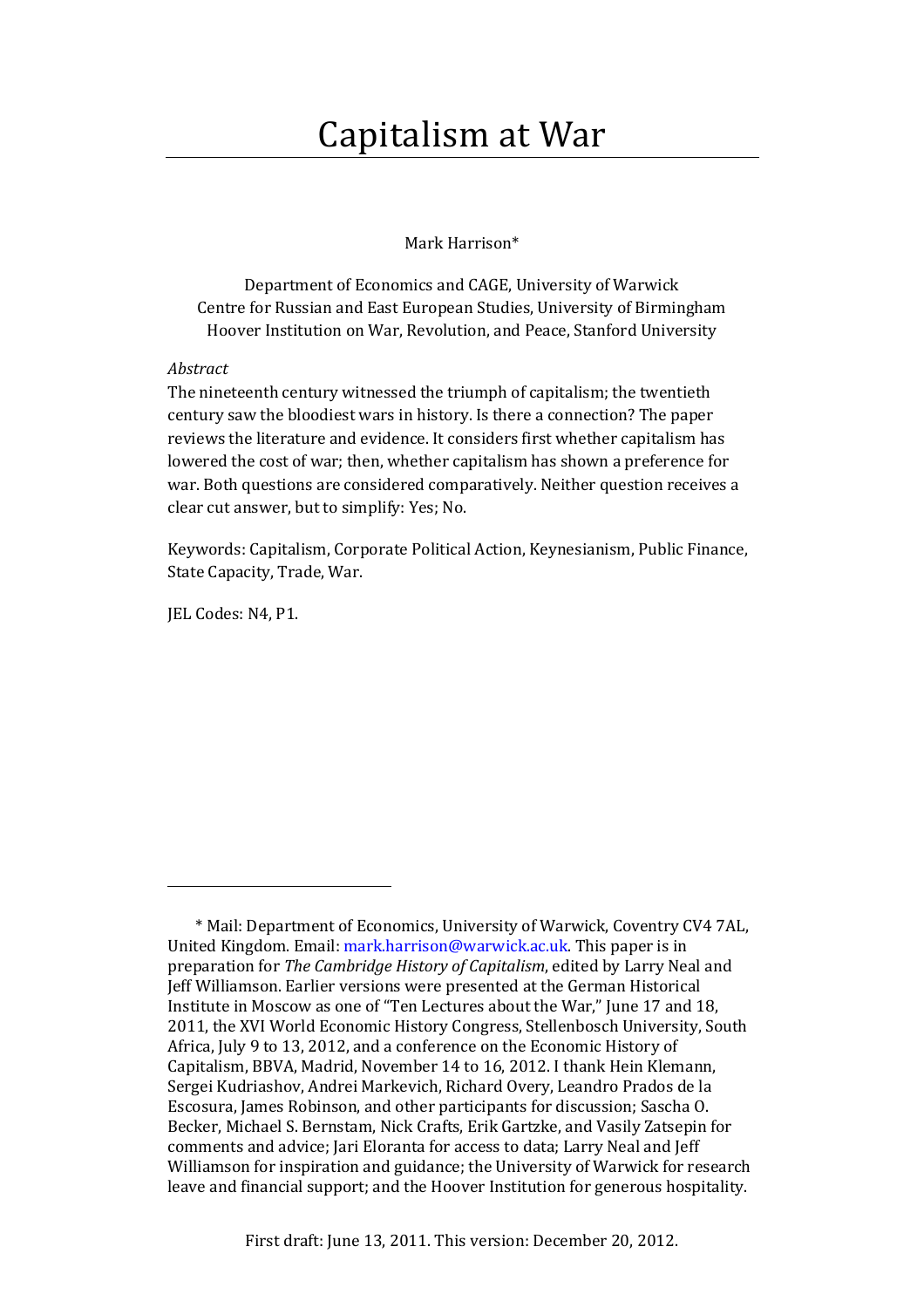# Capitalism at War

"Capitalism means war." Béla Kun, cited by Daniel Guérin (1938).

The nineteenth century witnessed the triumph of capitalism (see volume 2, chapter 1 by O'Rourke and Williamson); the twentieth century saw the bloodiest wars in history. Both war and society were transformed; what was the link? In what ways did capitalism transform warfare? Was the capitalist system responsible for spreading or facilitating war, or for the rising toll of war deaths?

To some, the connection is so obvious that it has required only illustration. Table 1, from a classic work by the Soviet demographer Boris Urlanis, is an example; the pattern of interest is the rising trend in the final column.

#### Table 1 near here.

Modern scholarship would qualify this picture in three ways. First, it captures only a narrow band in the overall spectrum of violence in society. This spectrum runs all the way from ordinary homicide through the violence associated with organized crime to social and political strife, civil war, and interstate conflict. The data generated for Table 1 omit a large part, and possibly the larger part of this spectrum. Estimates of the incidence of deaths from violence of all types in society over the last ten thousand years are suggestive of a great decline that continues to the present day. If more people died of violence in the age of imperialism it was not because there was more violence at that time but because more people lived in that era than ever before (Gat 2006; Pinker 2011).

Second, if we limit our focus to conflicts among states, the two World Wars of the first half of the twentieth century continue to be recognized as the greatest wars in history. In contrast the second half of the century was more peaceful on a variety of measures (Kristian Gleditsch 2004; Nils Gleditsch 2008; Hewitt 2008; Pinker 2011; Goldstein 2011). The annual number of wars involving fatalities and the number of military fatalities in each year declined. Despite conflicts associated with the breakup of the Soviet and Yugoslav states in the early 1990s, these downward trends continued through the turn of the century.

Third, not all indicators have been pointing in the same benign direction. While the intensity of conflict appears to be in decline, the global number of inter-state disputes involving the use or display of force has been rising (Harrison and Wolf 2012). The probability that any pair of countries in the world would find themselves in conflict in a given year may have fallen slowly (Martin, Mayer and Thoenig 2008), but there has been a great increase in the number of countries and, with that, the number of country pairs. More countries have meant more state actors claiming sovereignty over the use of force in global society, and more borders over which to quarrel. Conflict has become less cataclysmic but more endemic. Perhaps we are living in an era of "new wars" (Münkler 2005).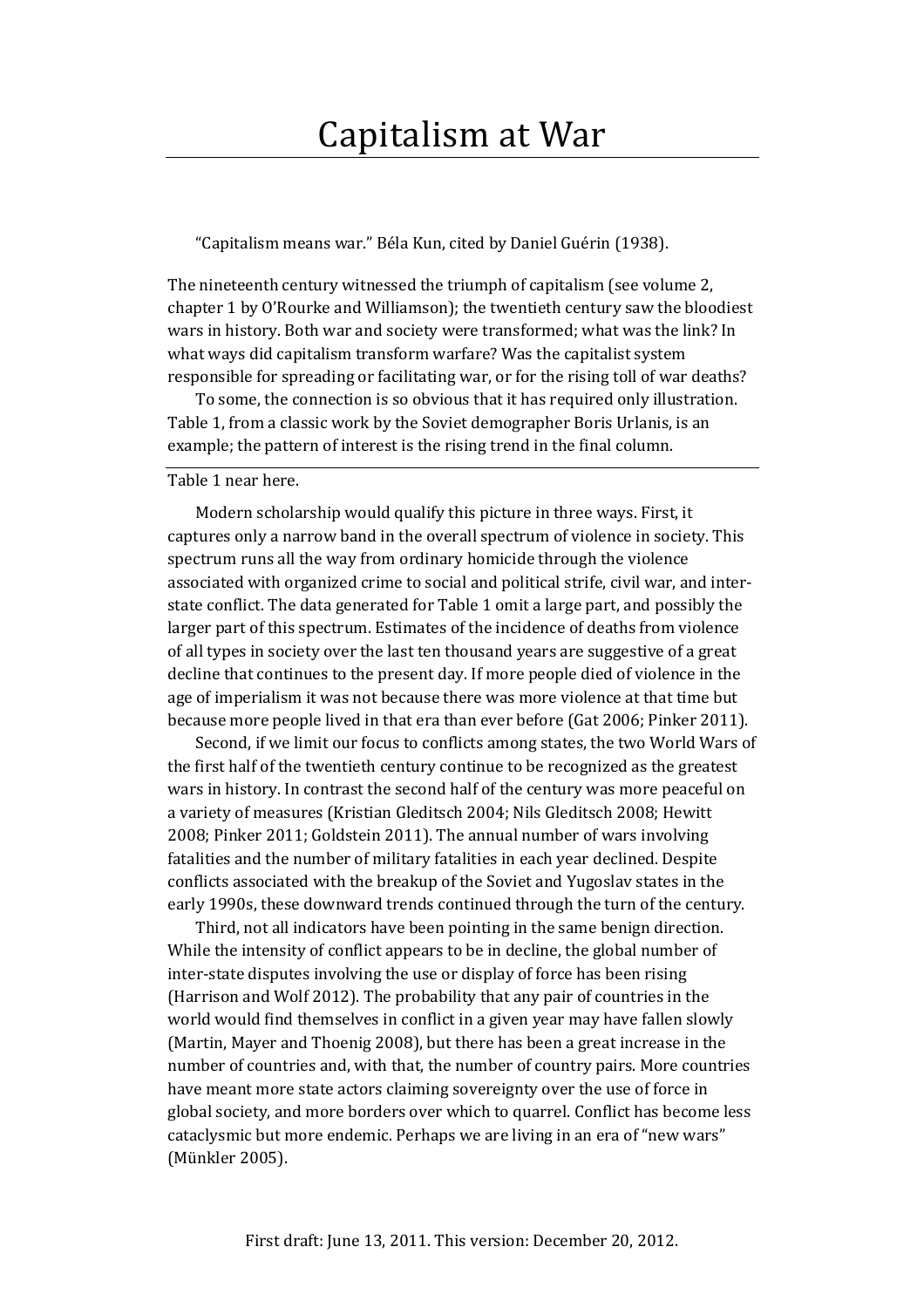What does all this have to do with capitalism? The question is more complicated than would appear at first sight. First, it raises important issues of identification: what is "capitalism" and what can it mean to say, as some once claimed, that "capitalism means war"? In the second part of the chapter I will ask whether capitalism has affected our choices over war and peace by changing opportunity costs. Specifically, have we had more wars, not because we wanted them, but because we could? In the third part I will ask whether the structure of the capitalist economy has motivated the owners of capital to show some systematic preference for war by comparison with the elites of other systems. Having considered the influence of capitalism on war, the fourth part considers the influences of war on capitalism. The fifth part concludes.

# 1. Capitalism, Anti-Capitalism, and War

Ricardo (1817) used the word "capitalist" to distinguish the owners of capital from landowners and laborers. But the mere existence of capitalists falls short of implying "capitalism," an entire economic and social system with private capital ownership at its foundation. In fact, the identity of capitalism was created by its critics, Proudhon (1861) and Marx (1867). Marx, before anyone else, argued that capitalism's defining features allow us logically to infer distinct and general attributes of capitalism (such as alienation) and propensities (such as the declining rate of profit). In this sense to inquire into whether "capitalism" as such has a propensity for anything, let alone something as emotive as war, is to enter a debate on conceptual territory chosen by the enemies of capitalism.

Second, the histories of capitalism and warfare are certainly intertwined, but not uniquely. War is as old as history; capitalism is not. All societies that have given rise to organized government have engaged in warfare (Tilly 1975). The slave and serf societies and city states of the ancient, classical, and medieval eras made war freely. Turning to modern times, the socialist states of the twentieth century were born in wartime, prepared for war, and did not shrink from the use of military power to achieve their goals. Thinking comparatively, it will not be easy to identify any causal connection between capitalism and war. At most, we will look for some adaptation or propensity for war under capitalism, relative to other systems.

Third, if there is a story here, who are the actors? Capitalism is an economic structure; war is a political act. War can hardly be explained by structure alone, for there is no war without agency, calculation, and decision. Given this, our search must be for aspects of capitalism that may have created incentives and propensities for the political actors to choose war with greater frequency, and made them more willing to impose the increasing costs of war on society than under alternative conditions, real or counterfactual.

From the outset I will follow the definition of capitalism set out by Larry Neal (in volume 1, chapter 1): "1) private property rights, 2) enforceable contracts, 3) markets with prices responsive to supply and demand, 4) supportive governments." Here, "supportive" means supportive of the first three features, not supportive of wealthy individuals, rich corporations, or other special interest groups. Borrowing terms from Rodrik and Subramanian (2005), the first three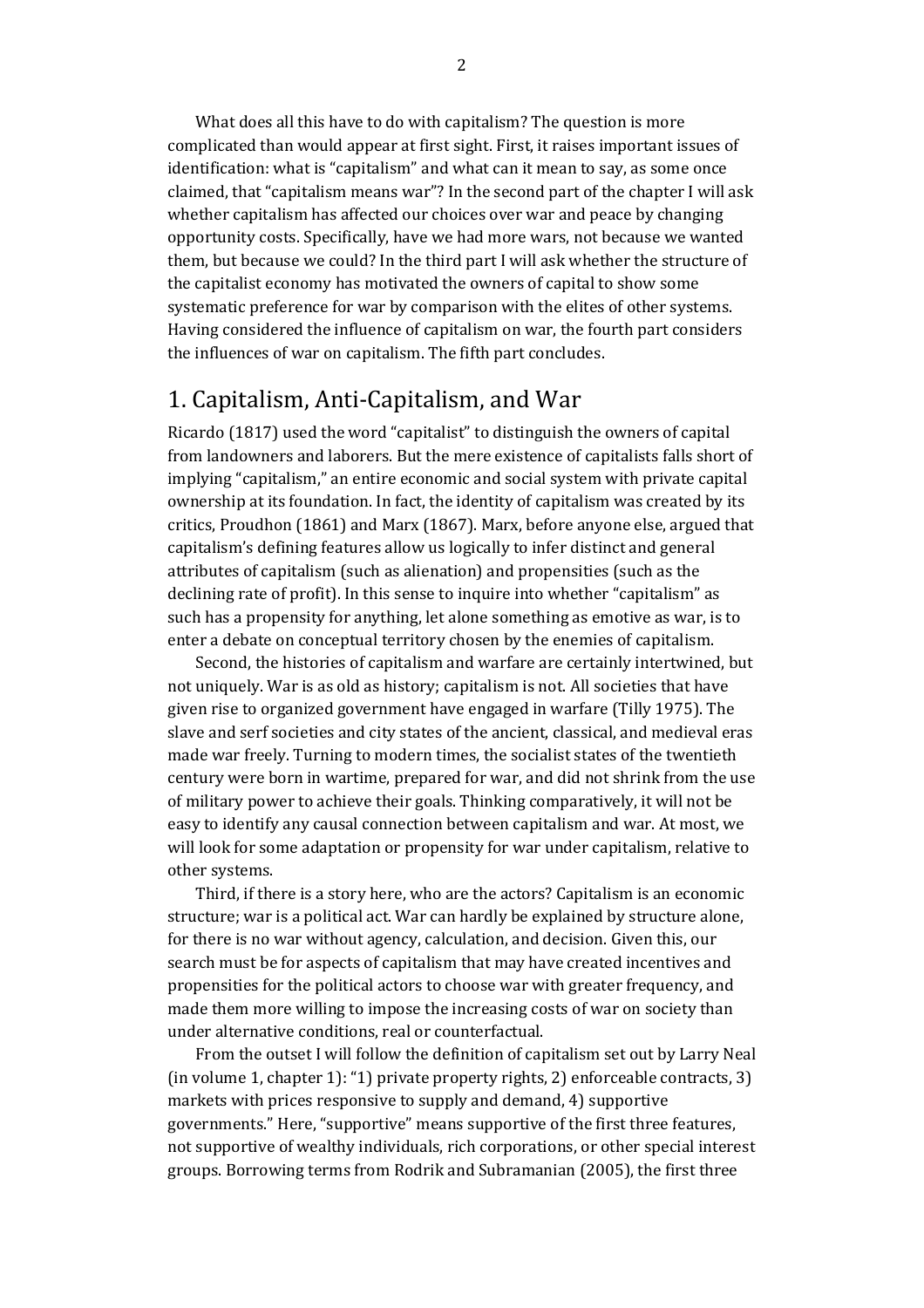conditions are most likely to be met when government is "pro-market," not "probusiness." What if that condition is not met? It's a matter of degree. A probusiness government that favors incumbent firms and receives their loyalty weakens competition, contracts, and property rights. At some point we would move into the territory of "crony capitalism." Thus, capitalism has varieties.

To define capitalism implies both pre-capitalism and anti-capitalism. In nearly all countries before the seventeenth century there was private property and markets existed, but much production was not marketed and many prices were not free. Contracts were insecure. Rulers tended to be more concerned with their own prerogatives than with accepting and upholding the rule of law. Whatever you call it, this was not capitalism.

In the nineteenth century we had anti-capitalist ideologies and, in the twentieth century, anti-capitalist systems (see volume 2, chapter 2 by Engerman and chapter 9 by Frieden and Rogowski). Notably, there was communism: where they could, the communists abolished private business ownership, suppressed markets, and imposed dictatorship over the law. Communism, also, was clearly not capitalism.

The case of fascism is contested. Was fascism somewhere within the spectrum of capitalisms, or outside it and antithetical to it? "Fascism is war," wrote Georgi Dimitrov (1936/1972, p. 176). If fascism is capitalism, and fascism means war, then capitalism means war. It is important, therefore, to get this right. Under fascist rule there was dictatorship. The courts upheld the interests of the state, not the rights of the citizen or the rule of law. Private property existed, but property rights were maintained if the government allowed, not otherwise (Overy 1994). Often the government did wish it, viewing contracts with capitalist proprietors as creating the right incentives for efficient procurement (Buchheim 2006). Whether this was a deep conviction or an instrumental motivation is debated; Hitler himself declared on one occasion that family property was a productive institution but joint-stock shareholders were parasites whom the state should expropriate (Trevor Roper 2000, pp. 362-363). As we will discuss below, the national socialist government was neither promarket nor pro-business in any general sense. It favored those businesses that conformed to its policies, while others, such as businesses owned by Jews, and the aircraft interests of the anti-Nazi Hugo Junkers, were confiscated or driven out. There were markets, but many prices were regulated and the government often rationed goods to producers and consumers.

Was fascism closer to socialism or communism than to capitalism? In Italy, the fascist Mussolini came out of the Socialist Party. In Germany, Hitler called his followers National Socialists. When they railed against capitalism, brawled in the streets, and promoted mass mobilization, a politicized and militarized economy, and dictatorial rule, the fascists did not look very different from the communists, who struggled to differentiate themselves. Left socialists and communists emphasized fascism as an extreme variant of capitalism to cover the resulting embarrassment. The canonical example is Stalin's infamous *Short Course* (CPSU 1941, pp. 301-2), according to which fascism was "the dictatorship of the most reactionary, most chauvinistic, most imperialistic capitalist elements," taking the name of national socialism only "in order to hoodwink the people."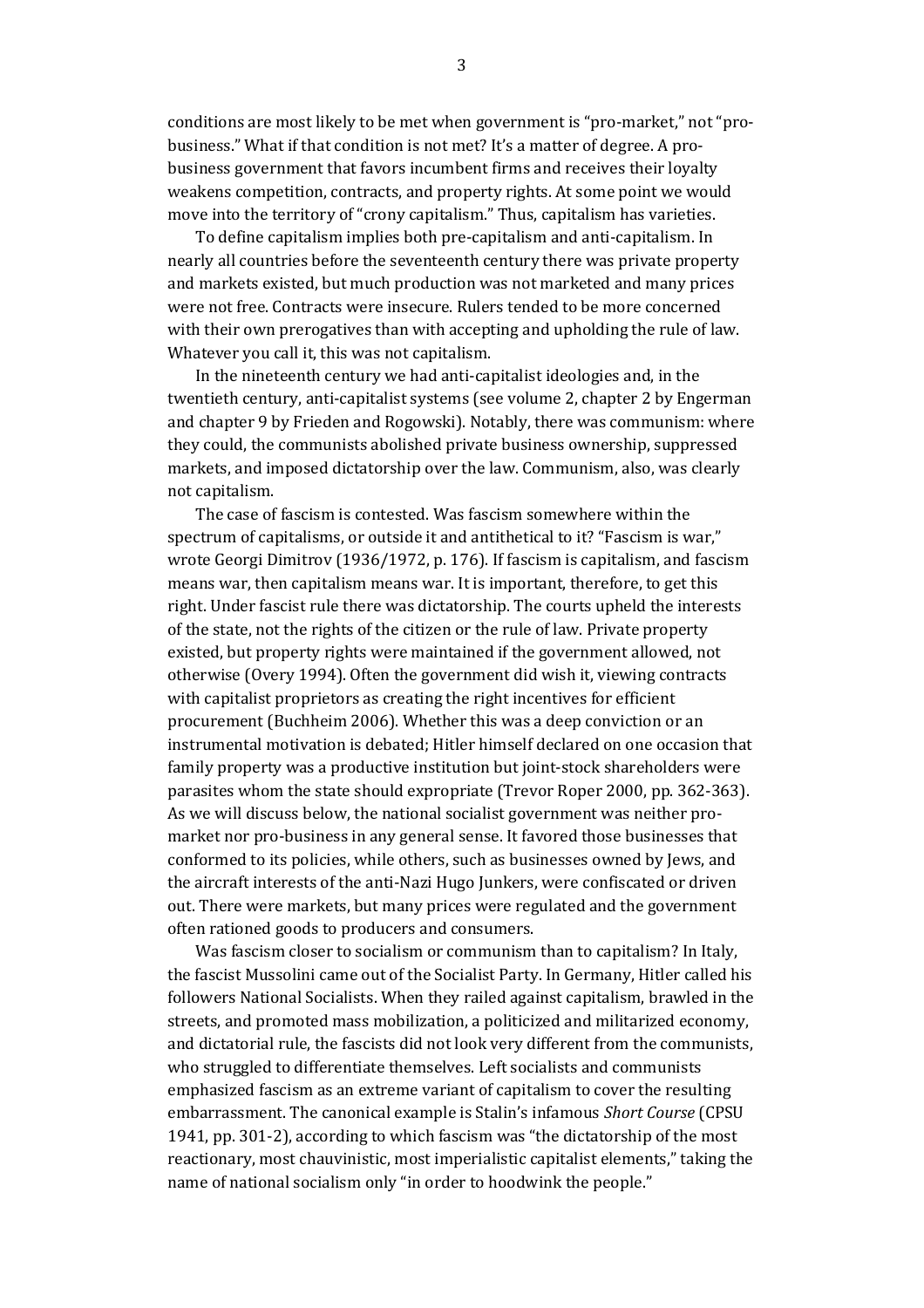The communists portrayed fascism as pro-capitalism in disguise. I do not find this convincing. The Nazis did not try to disguise anything else; they were not ashamed to advocate racial hatred and war, for example. Compared with these, being in favor of capitalism would seem a small thing; why would they have wished to hide it? Perhaps we should take them at their word: if this was still capitalism, it was captured by an anti-capitalist political agency. Fascism made property, prices, and contracts conditional on the will of the government. This does not mean that fascism and communism were the same. But the superiority of the state over private interests was something they held in common.

As for capitalism and war there is already a large literature, so we do not start from a blank page. I will mention some highlights as we proceed. I will organize the discussion in the following order. Has the existence of capitalism, in some morally neutral and quite general sense, promoted the capacity for war in global society? Then, does the structure of the capitalist economy exhibit some systematic preference for war in comparison to other systems? I will focus on capitalism in the interstate wars of the twentieth century. In the background of this chapter are the experiences of eighteenth century mercantilism and nineteenth century imperialism (see volume 1, chapter 12 by O'Brien and volume 2, chapter 3 by Austin).

# 2. The Capacity for War

Has capitalism promoted the capacity for war? Before 1914, many observers of the rise of international business would have answered this question decisively in the negative. Writers like Norman Angell (1911) and Ivan Bliokh (de Bloch 1914) believed that modern capitalism had driven up the opportunity cost of war to a point where the industrial and commercial powers would no longer fight major wars. They were both right and wrong. In the twentieth century the costs of war were unprecedented. As it turned out, however, the costs of not being prepared for war and of not fighting had risen even more rapidly. Moreover, the heavy costs of warfare proved to be unexpectedly sustainable; it turned out that major industrial economies could bear them for years on end without collapsing. How did this come about?

### *Military innovation*

The relative price of destruction has been falling for centuries. The headlines we pay most attention to may be the big ticket items like interceptor aircraft and warships; when we do that, we may forget that their destructive power has risen more rapidly than the price. Today, you can destroy a city in a flash, and the means will fit in a suitcase. Two generations ago you could do it in a night, but it required not less than a thousand bombers. A few generations before that, to ruin a city took an army weeks or months of unceasing effort, with uncertain results.

It is almost too obvious to say that capitalist industry has hugely affected this process, primarily through mechanization. Capitalism mechanized the weaponry, the production and projection of weapons, and the transportation of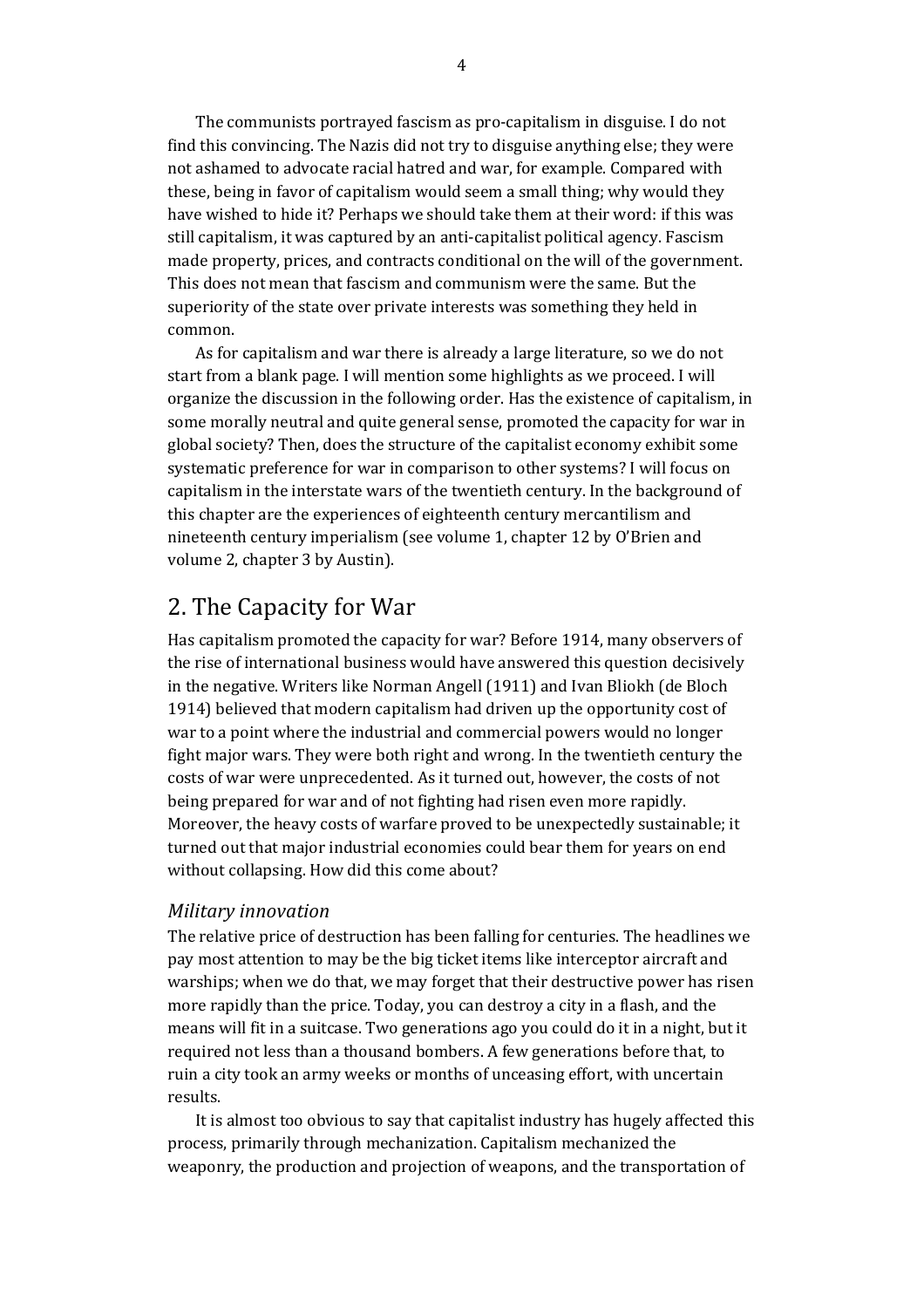armies. This is so obvious that it may seem impossible to overstate. Yet, it can be overstated, for several reasons.

First, the long term decline in the real price of weaponry did not start with industrial capitalism; the industrial revolution prolonged and speeded up a tendency that was already in place. Philip Hoffman (2010, 2012) has shown that the real price of weapons was falling in the late Middle Ages, long before capitalism. It fell faster in Europe than elsewhere. Its driver was the battlefield rivalry of princes, not the market competition of capitalist firms. Europe's lasting comparative advantage in what Hoffman calls the "gunpowder technology" was conditioned on its political divisions, its lack of natural frontiers, and princely competition. Capitalism continued this trend, and was well suited to accelerate it. But capitalism did not start it.

Second, the mechanism of improvement was largely the competition of private producers, but government provided the market, and in the few countries that maintained large defence industries competition was (and remains) highly imperfect. Military-technical innovation is subsidized. Precontract lobbying and collusion, among firms and between buyer and seller, and post-contract renegotiation are normal (Rogerson 1994). These standard features of capitalist defence markets were largely replicated under both national socialism and communism (Milward 1965; Overy 1994; Buchheim 2006; Markevich and Harrison 2006; Harrison and Markevich 2008a,b).

If we limit ourselves to the qualitative improvement of military technologies in the twentieth century competition between different social systems, it would appear that the capitalist economies had the edge. But it is hard to tell whether this was a systemic bias (capitalism was better than other systems at this specifically), or an income effect (capitalist economies were richer and so better than other economies at everything, including military-technical innovation).

#### *Fiscal capacity*

A more original contribution of capitalism was enormously to enhance the fiscal capacity of the state. This innovation arose from the commercial revolution of the seventeenth and eighteenth centuries. Spreading from the Dutch Republic to England, this revolution separated the economy from politics, and public finance from the money of the king; it subjected property rights, contracts, and exchange to the rule of law, even when one of the contracting parties was the king. The result was a dramatic increase in the willingness of the wealthy to pay taxes and in the ability of the government to borrow (see volume 1, chapters 11 by Gelderblom and Jonker and 12 by O'Brien; Hoffman and Rosenthal 1997; Bonney 1999; Ferguson 2001; O'Brien 2005, 2011).

Fiscal revolution gave unprecedented power to governments to extract resources from the economy. The rapid issuance of large amounts of debt on credible promise of repayment added speed to power. This power grew to the point where, during World War I, it could put the viability of the "home front" at risk. For the first time, a relatively developed economy such as Germany's might exhaust itself because the government spent too much on the war (Feldman 1966).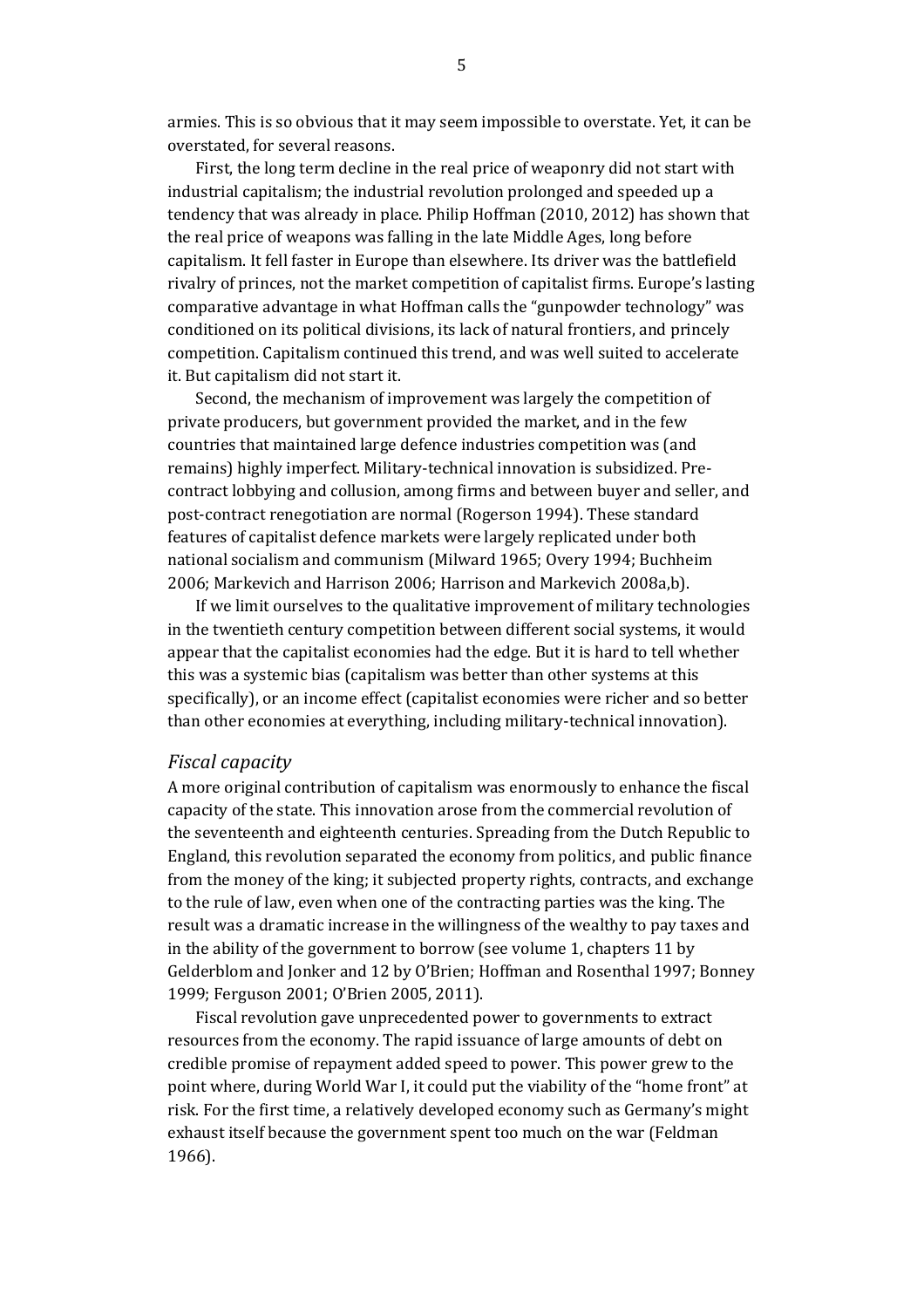Fiscal revolution was delayed, in contrast, in the agrarian states of central and southeastern Europe (Karaman and Pamuk 2010). In World War I, a clear gap emerged between the French and German economies, with half of GDP allocated to the war or more, and Austria-Hungary and Turkey, which struggled and failed to reach one third (Broadberry and Harrison 2005). The inability of the Habsburg and Ottoman rulers to tax, borrow, centralize revenues, and spend them on the war was an important factor in their eventual defeat (Schulze 2005; Pamuk 2005).

The fiscal advantage of liberal capitalism, clearly marked at the beginning of the twentieth century, proved temporary. The 1930s saw the rise of states intent on promoting industrial power where property was less private, contracts less enforceable, prices less responsive to supply and demand, and governments more intent on supporting their own geopolitical agendas than the rule of law and free enterprise. In short, these states were less "capitalist"; we know them as varieties of fascism and communism. During World War II, Britain and America could once again drive their fiscal ratios to half of national income or more, but Germany, Japan, and the Soviet Union could go higher, to 60 or even 70 percent for short periods (Harrison 1998). This was a second fiscal revolution.

If the first fiscal revolution was based on transparency and the rule of law, the second revolution was based on modern nationalism and modern repression. A nationalist police state proved an effective substitute for transparent legal regulation. Nationalism and repression gave Hitler, Stalin, and the Japanese military a coercive power to mobilize society and centralize resources not only far beyond the traditional bureaucracies that they succeeded, but even greater than liberal capitalism. Fascism and ultra-nationalism did not survive 1945, but communism did. The capacity to pour resources into a privileged and prioritized defence sector was the basis of the Soviet Union's postwar superpower status, achieved despite mediocre economic performance (Harrison 2001, p. 81).

There was another way in which capitalism promoted fiscal mobilization. This was by transforming agriculture. Agriculture was an important source of rents for traditional agrarian bureaucracies, but collecting and centralizing direct revenues from small scale subsistence farmers generally involved high transaction costs and payoff to intermediary landlords and tax farmers. Urbanization and the spread of urban-rural exchange created the possibility of taxing farmers indirectly by turning the terms of trade against them. In fact, such a shift in the terms of trade was an inevitable result of war mobilization, which diverted the production capacities of industry to the supply of war and curtailed supplies to the countryside. Faced with this, pre-capitalist or proto-capitalist farmers retained an "inside" option: to retreat into autarky and feed themselves alone, leaving the food needs of the industrial workers and soldiers unmet (Offer 1989; Broadberry and Harrison 2005). In much of central and eastern Europe in two world wars, a large part of the domestic economy proved able to withhold resources from the grabbing hand of the state. There were local famines and spreading general hunger.

In Britain and America capitalist farms, fully integrated into the economy as a whole, no longer had the inside option. They proved to be as responsive as any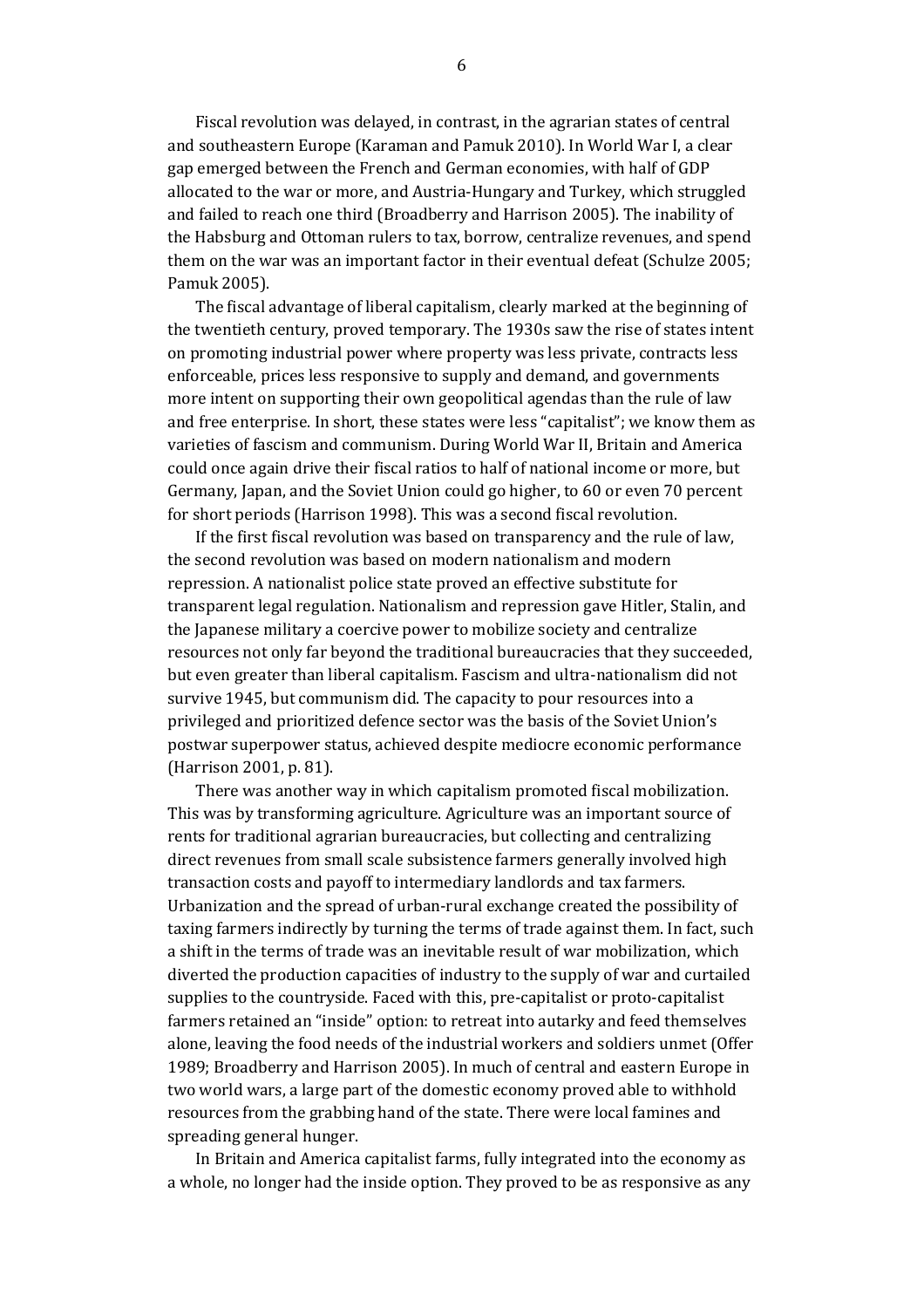other business to wartime incentives and controls. Agricultural production was quickly expanded (in the British case) and restructured to increase the calorie yield per hectare. There was less butter and meat, and more cereals and potatoes; nobody starved.

The dictators, governing countries with large peasant populations, arrived at contrasting solutions. The Axis powers aimed to avoid having to squeeze their own farmers by imposing starvation on the foreign territories they occupied. Starvation followed, but with disappointing results for domestic food availability (Collingham 2010). Stalin found a more durable solution in collective farming, which was designed to rule out the Soviet peasant's inside option (Harrison 2011). To enforce collectivization required violence of the level of a civil war, leading to millions of famine deaths. The result was an agricultural system that was less productive but more amenable to government control. It did not prevent further famine deaths in wartime, but it did ensure that the Soviet wartime economy did not disintegrate.

In short, capitalism proved to have advantages in mobilizing resources for warfare. These advantages arose, paradoxically, from the ability of the government to bind itself by the laws of the state, just like a private person. The advantage was temporary, and was lost when modern dictators learned to break traditional constraints on authoritarian rule.

#### *Managing war risks*

Angell (1911) and his followers, such as Cordell Hull (1948), expected globalized capitalism to inaugurate lasting peace because of the interdependence it enforced upon trading states. International trade, they believed, created complementarities in the world economy, powerful enough to turn national rivals into international partners in a global network of stable, durable supply chains. The closing of borders in times of conflict threatened modern economies with breakdown; global war would bring global collapse. This was an aggregate risk that could not be hedged or laid off. Risk-averse governments would therefore back away from war.

The real historical relationship between war and trade is different. Since the eighteenth century, the economies that were most open to multilateral trade proved also to be strategically more secure. Far from being a source of war risk, long distance trade turned out to be an instrument for managing it. In two world wars, the alliances that were better placed to maintain external economic integration also better managed food resources across countries and fighting power across the theatres of combat (Harrison 1998; Broadberry and Harrison 2005). The countries that had resisted globalization in peacetime suffered local famines and generalized hunger in wartime (Collingham 2010). In short, the "commercial" capacity for war deserves to be ranked alongside the technological and fiscal capacities that made modern mass warfare possible (Harrison and Wolf 2012).<sup>1</sup>

<sup>1</sup> The strategic advantage that goes along with being able to trade across the world is still not well understood in public policy debate. This is shown by the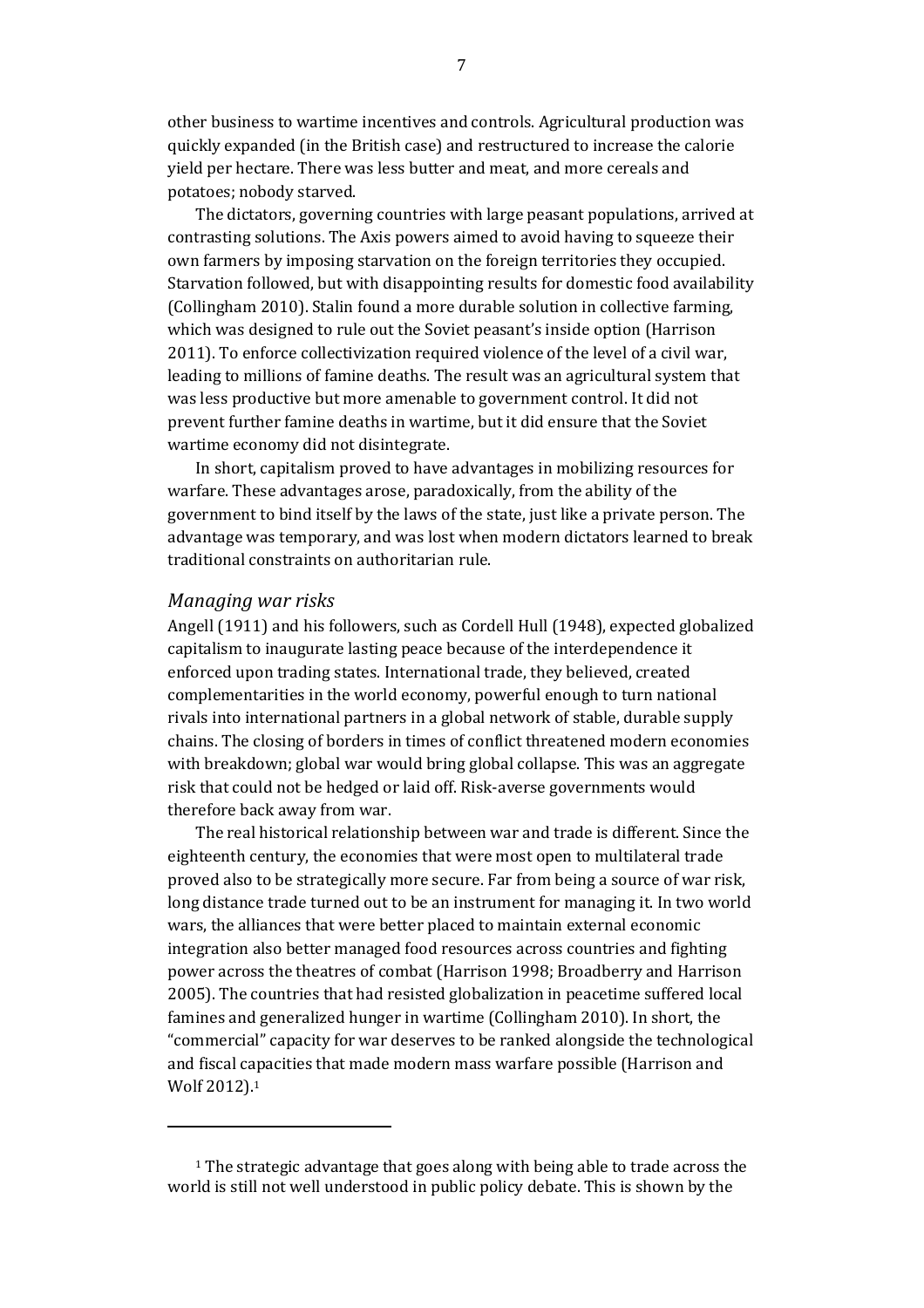Martin, Mayer, and Thoenig (2008) show how globalization has helped to manage war risks. Using data from 1970 to 2000, they show that trade has a double effect on the propensity for war. Consider any pair of countries. The more a country traded with its pair, they show, the more likely were the two to remain at peace. But as trade increased with third countries, the less likely was peace to persist. Bilateral trade reduced the frequency of bilateral war; multilateral trade increased it.

At the root of the historical process was falling trade costs (Jacks, Meissner, and Novy 2008). Suppose the leaders of a country have some reason to fight their neighbor. Under high trade costs, the adversary is the only trading partner. There is no substitute for the food and fuel previously imported, so war leads to autarky. The peacetime supply chain is broken; the home prices of food and fuel must rise. The duration of autarky is uncertain, since it depends on how quickly the war can be concluded, which is a matter of chance. As a result, the risk of persistent trade disruption and economic losses is high. When trade costs are low, in contrast, the home country can lay off its war risks in the rest of the world; for example, it can easily substitute away from the neighbor for the source of its imports. The broken supply chain can be replaced with others. Thus, low trade costs enable the home country to fight its neighbor while continuing to trade with the rest of the world.

Falling trade costs, the economic aspect of globalization, reduced the market risks that countries faced as they contemplated war. Did capitalism do this? The modern era is not the first in which trade costs have fallen. Long before modern capitalism, Mediterranean trade was repeatedly transformed by innovations in agriculture, shipping, and contractual institutions. The greatest revolution in global trade, the opening up of the Atlantic economy, came on the eve of the capitalist era (Açemoglu, Johnson, and Robinson 2005). The most that may be said is that the rise of capitalism continued a process that was already under way.

# *War as a free lunch*

There is a persistent view that, without wars, capitalism would fall into depression (e.g. Steindl 1952; Baran and Sweezy 1966). The philosophy of "military Keynesianism" maintains that capitalist economies tend to suffer from a deficiency of demand, and will stagnate without frequent injections of demand

discussions that our societies continue to have about "food security" and "energy security." Despite two centuries of evidence to the contrary, many people continue to identify security with self-sufficiency. In a bipartisan spirit, here are two recent examples. On December 19, 2007, U.S. President George W. Bush signed into law the Energy Independence and Security Act, which aims to "move the United States toward greater energy independence and security." And, in a widely cited speech on United Nations World Food Day, October 16, 2008, former U.S. President Bill Clinton said: "Food is not a commodity like others. We should go back to a policy of maximum food self-sufficiency. It is crazy for us to think we can develop countries around the world without increasing their ability to feed themselves." In fact autarky and security are unrelated or even inversely related. It was long distance trade based on specialization that made the major capitalist economies rich, and trade also made them secure – even in wartime.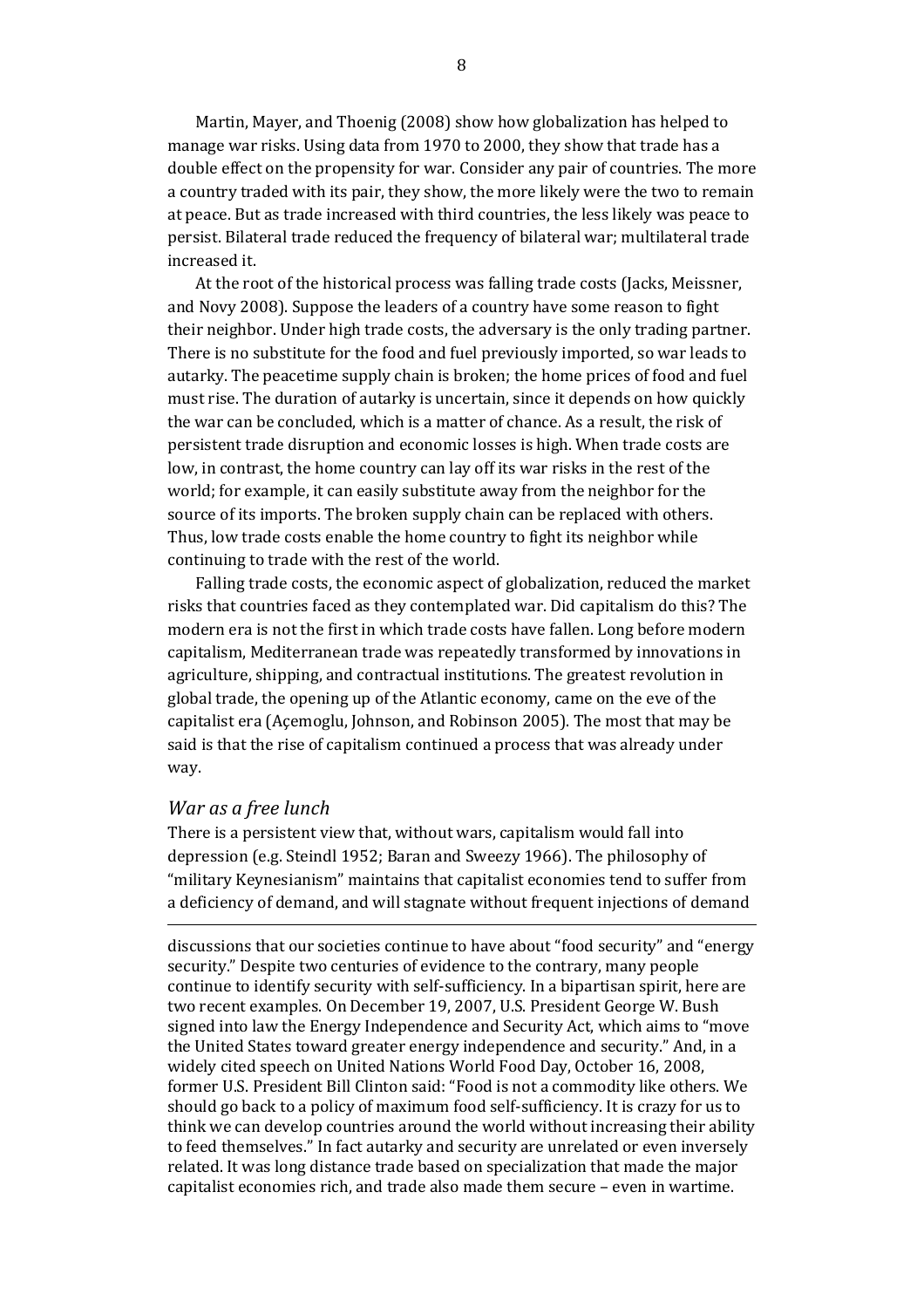into the circular flow of income. The deficiency can be made up by debt-financed military spending combined with the Keynesian multiplier. If so, it does not follow that "capitalism means war." Rather, it implies one more way in which capitalism has reduced the costs of war. In this case, supposedly, capitalism can supply war free of charge. If the weapons and armies were not bought up by the government, the resources they represent would be unused; this would make war a free lunch. The lunch will then be eaten, not because we are hungry, but because it is free.

Three historical examples are frequently cited. One is the German recovery from the Great Depression under Hitler's four-year plans; there, unemployment fell from 29.9 percent of the working population in 1932 to 1.9 percent in 1938. Joan Robinson (1972, p. 8) started the legend of a Keynesian recovery by proposing that "Hitler had already found how to cure unemployment before Keynes had finished explaining why it occurred." Another was the vast war boom that followed U.S. entry into World War II; U.S. unemployment fell from 9.5 percent in 1940 (or 14.6 percent, if we include those on "emergency government employment") to 1.2 percent in 1944. So strong was the connection that afterwards Paul Samuelson (in 1948, cited by Rockoff 1998, p. 196) likened fiscal policy to the atomic bomb: "Too powerful a weapon to let men and government play with." And third is the generally higher level of NATO countries' military spending at the height of the Cold War compared with previous norms, illustrated in Table 2.

#### Table 2 near here.

More detailed investigations of these episodes have given little support to the Keynesian interpretation. In the German case, recovery had already begun when Hitler took power. Reconstructing fiscal aggregates from the German archives, Ritschl (2002) shows that full-employment budget deficits were modest until 1936, and too small to account for recovery. Multiplier effects cannot be identified with any confidence because (as modern macro would predict) current household income was one of the least important determinants of consumer spending. Rather than exploiting the multiplier to promote recovery, National Socialist policies repressed consumption to make room for public investment and rearmament.

As for the U.S. experience, Robert Higgs (1992) pointed out that between 1940 and 1944 the Federal government pulled the equivalent of 22 percent of the prewar working population into the armed forces. "No one needs a macroeconomic model," he wrote, "to understand this event." What happened after the war is of greater interest. Between 1944 and 1947 U.S. military outlays fell by 37 percent of GDP, yet in the same period 3.9 million civilian jobs were created (Rockoff 1998, pp. 83, 101). In the same way, the postwar demilitarization of western Germany did not lead to stagnation but was the prelude to the Wirtschaftswunder.

More generally, the hypothesis that postwar capitalism has stabilized itself by means of military spending finds no support in the data. In the 1960s, military spending shares across NATO countries were strongly correlated with overall GDP, and not at all with GDP per head (Olson and Zeckhauser 1966; Smith 1977).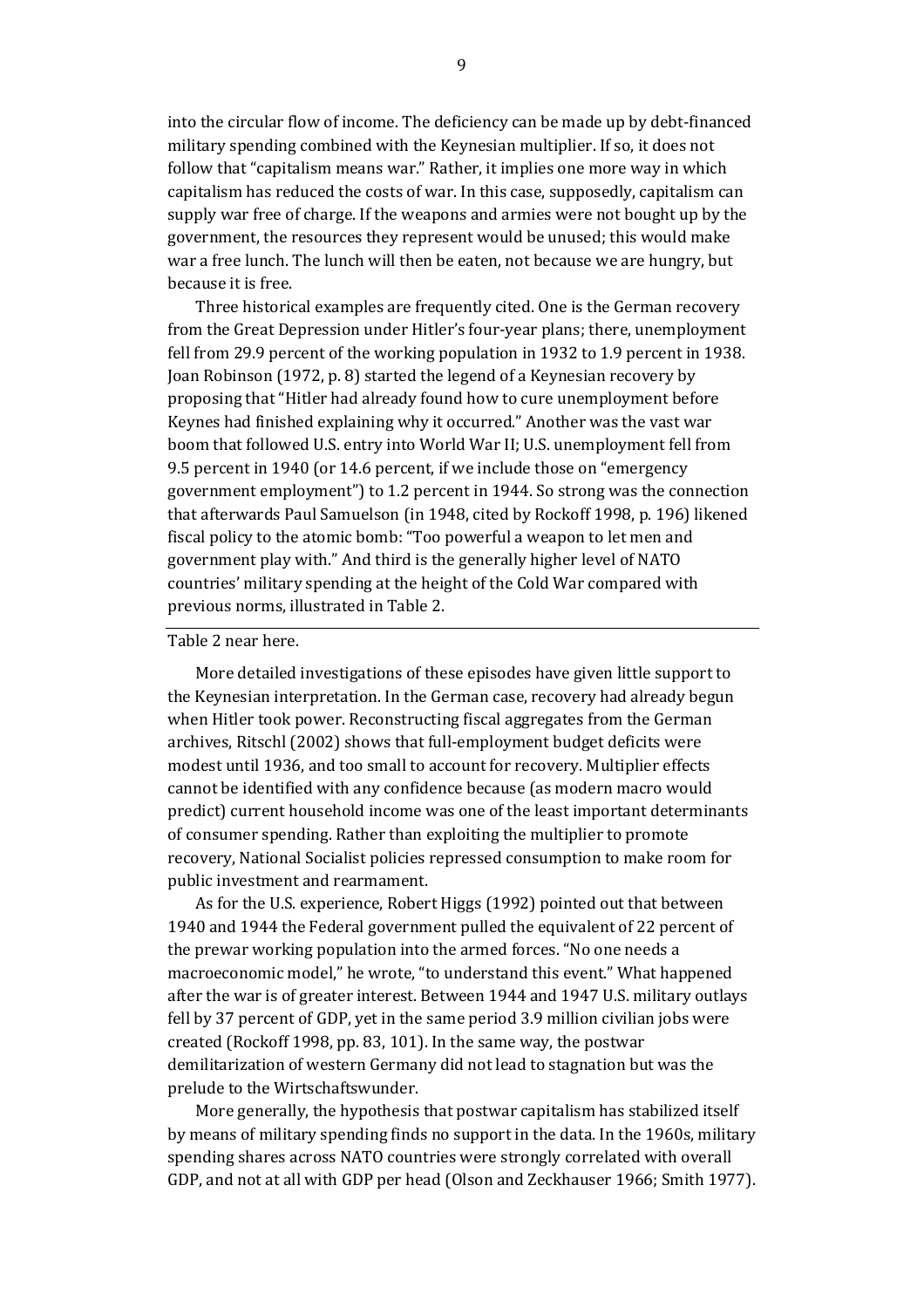In other words, defence allocations reflected security spillovers and butter-guns trade-offs, not underconsumption. During the "great moderation" that began in the 1970s, western economic growth became smoother, and unemployment fell, but this owed nothing to military spending, national shares of which continued to decline (Smith 2009, pp. 99-102) along the trend already visible in Table 2. In the recent global recession, conservative voices (e.g. Feldstein 2008) called for military spending to be used countercyclically, but there is no sign that they were heard.

As for theory, modern macroeconomics has tended to the conclusion that, in a competitive capitalist economy, a stable inflation target (for the central bank) and stable tax-and-spending rules (for the fiscal authority) will assure full employment in the medium term. Whatever the implications of the recent recession, it is hard to find anyone who seriously thinks capitalism cannot recover without a boost from military spending. There is nothing military spending can do for capitalism that cannot be done more efficiently by civilian spending, tax cuts or monetary easing.

# 3. Preferences for War

Up to this point, we have considered whether capitalism lowered the costs of going to war. Preferences for war have been left outside the story so far. Even if preferences were strongly biased towards peace, and were stable, and had not changed, lower opportunity costs could be expected to make war more frequent. Beyond this point lie more radical questions. Motivating them is the possibility that capitalism – or capitalists – might have derived specific benefits from war, such that war became the systematically preferred means of resolving internal or external problems.

### *Lobbies for war*

On the face of it, capitalism and war would seem to be a surprising association. It was of the era before capitalism that Charles Tilly (1975, p. 42) wrote, "War made the state and states made war." As late as the eighteenth century, Prussia was "not a country with an army, but an army with a country" (Friedrich von Schrötter, cited by Blackbourn 2003, p. 17). The rise of capitalism separated the economy from politics and decentralized economic power. The accumulation of mobile industrial, financial, human, and social capital reduced the importance of immobile natural resources and the territories to which they were confined. And modern commerce gave the state so much more to think about than soldiers and guns. These are all visible reasons why one might expect capitalist societies to have lost the taste for war.

The idea that capitalism not only means war but *wants* war persists on two main foundations. One is a simple post-hoc-propter-hoc argument: first, global capitalism, then global war. The other is a dark view of the world that disputes what is visible on the surface: that capitalism decentralizes economic decisions, and that democratic government truly governs. Instead, it views the separation of business from the state as a façade behind which lobbying and conspiracies go on invisibly, to the detriment of both property rights and democracy.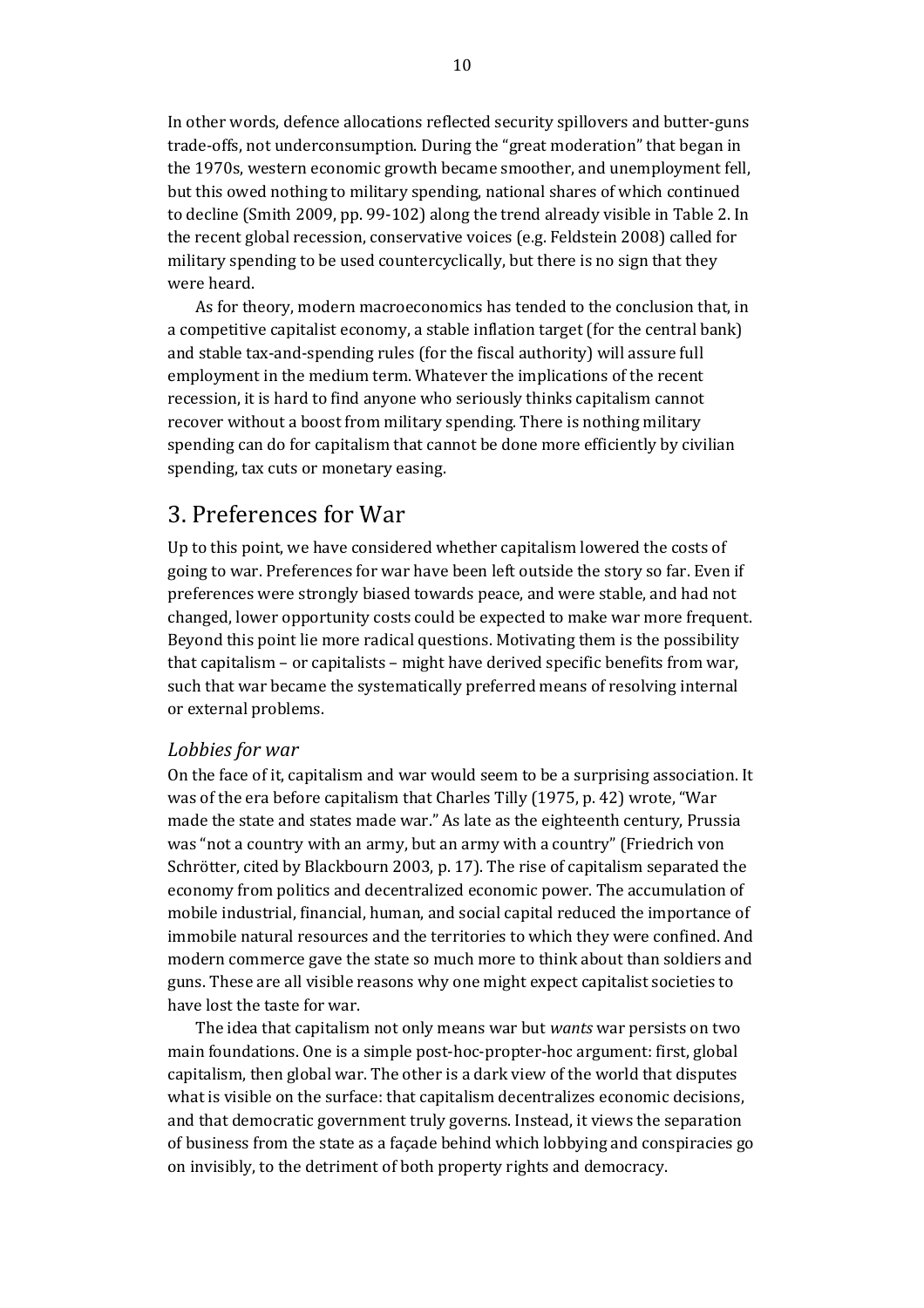Writing during the Great War, Vladimir Lenin (1916) thought he observed the first transnational companies competing with each other for shares of the world market, while colluding to drive governments to re-divide the world's colonial spheres to private advantage. Between the wars, radical commentators in both Germany and America accused national business elites of promoting war as a source of war profits (for the charge sheet against the "merchants of death," see Engelbrecht and Hanighen 1934). In the postwar period U.S. President Dwight D. Eisenhower (1961) warned of the political danger arising from a large peacetime "military-industrial complex." More recent variants of this tradition include the "oil wars" of Pelletière (2004) and Naomi Klein's (2007) "disaster capitalism."

We will go step by step through this complex topic. Does the corporate sector expect to profit from war? Does it actually profit from war? Do corporate owners value connections to power? Do they use these connections to lobby for war contracts? Do such activities have analogues under anti-capitalist and noncapitalist regimes?

To start with profit expectations: If war is a capitalist conspiracy, it turns out that the capitalists were generally not too happy when the conspiracy worked. As Niall Ferguson and others have documented, on the outbreak of World War I, European bond prices fell and unemployment rose in London, Paris, and Berlin (Lawrence, Dean, and Robert 1992; Ferguson 1998, pp. 186-197). The panic on Wall Street was so great that the New York Stock Exchange was closed for the rest of the year.

More generally, think of stock prices as embodying the probability-adjusted profit expectations of the owners of capital. There is no evidence that stockholders see the realization of war probabilities in a positive light. Figure 1 shows closing values of the Dow Jones Industrial Average in New York for the ten working days before and after eight twentieth-century onsets of war (the value on the day itself is omitted). Only two events saw stock prices climb; in five they fell, and two cases the stock market was closed (for more than four months after the outbreak of World War I in Europe, and for four days after 9/11). The median change in stock prices over the eight crises was a 5.2 percent decline.

#### Figure 1 near here.

After realized war come realized war profits. Have wars provided private business with direct benefits? Before we can understand whether or not business is pro-war, we need to know whether war is pro-business. Many have thought so. The Great War saw widespread discontent in both Britain and Germany over industrial war profits and war profiteers (Carsten 1982). In most countries, major wars reduced incomes and weakened the family-based or social safety net, so that poor and vulnerable people suffered harm. It was a short step from this to the idea that the rich had exploited the opportunity of war in order to tilt the distribution of income in their own favor (and another short step to the proposal that the rich had promoted the war with this in mind).

With regard to World War I, it was Gerd Hardach (1977, pp. 106-107) and Jürgen Kocka (1984) who originally made the case that war profits destabilized the distribution of income among the German social classes. Hardach concluded: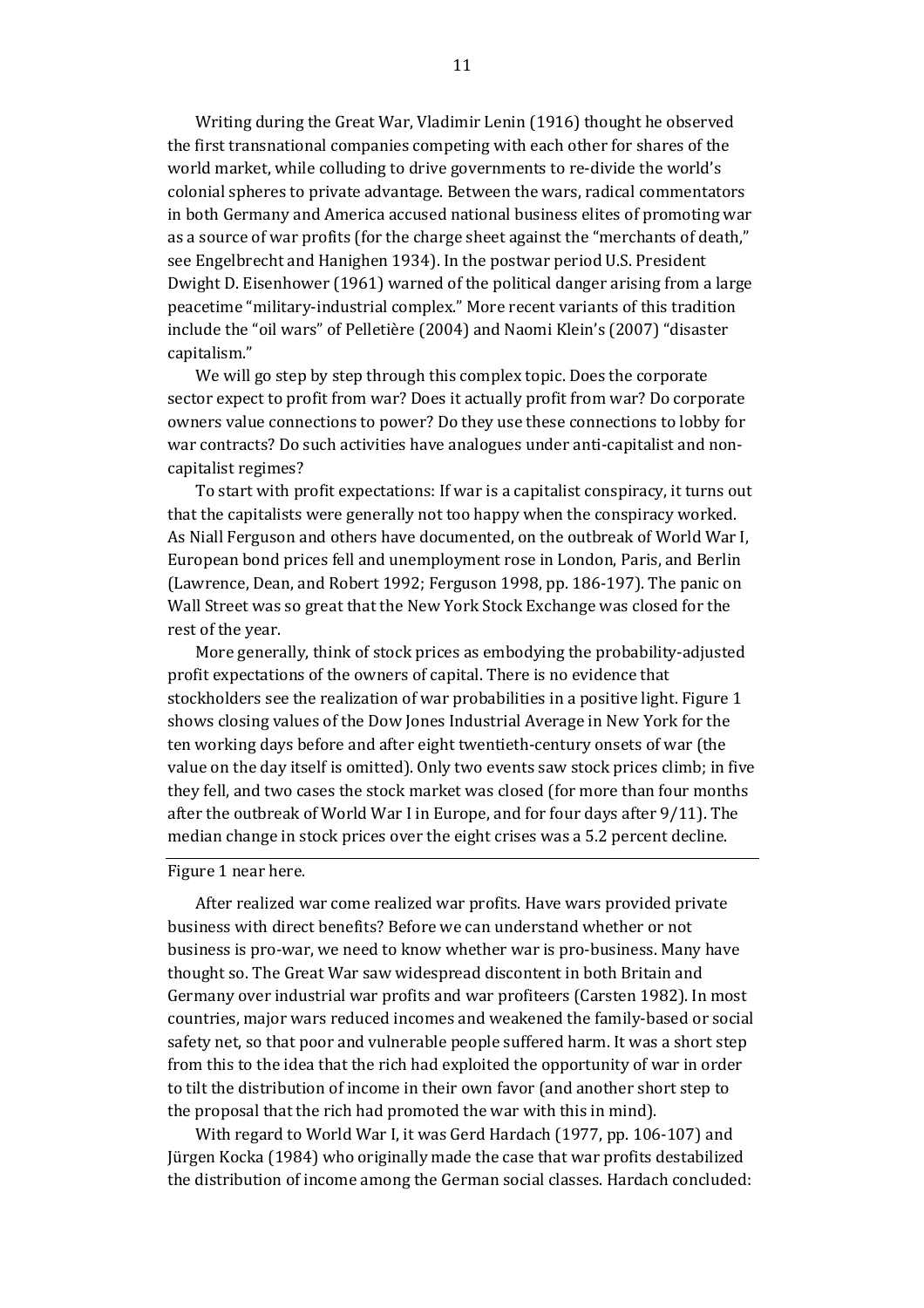"These findings point, not so much to the harnessing of big business to the machine of state, as to the reverse." Baten and Schulz (2005) and Albrecht Ritschl (2005) have re-examined these claims. Baten and Schulz found that the appearance of rising inequality is explained by two errors, a failure to account for inflation in measuring profits, and a selection bias in the profits reported. A wider sample of big businesses shows the real profits of German large-scale industry declining pari passu with returns to labor, so that the labor share in national income, after initial improvement, was more or less the same in 1917 as it had been in 1913. Ritschl reached similar results independently by comparing real wage and real output data. What this meant for top incomes can be judged directly from the historical cross-country data of Atkinson, Picketty, and Saez (2011). These show sharp wartime declines in the personal income shares of the very rich in every belligerent country for which wartime data are now available.

It was not necessary to go to war to make war profits. In neutral Netherlands, for example, the outbreak of war in 1914 immediately relieved competitive pressures on Dutch corporations; real wages fell and national income was temporarily redistributed in favor of profits (Klemann 2007). In neutral Argentina, similarly, between 1940 and 1943 the top one percent increased their share of personal incomes from one fifth to more than one quarter (Atkinson, Picketty, and Saez 2011, p. 44). Despite this, no one has tried to blame World War I on Dutch corporations such as Philips or Unilever, or World War II on the Argentinian beef complex.

The claim that corporate owners were able to exploit war conditions to increase their profit incomes acquired its hold on the popular imagination in association with the image of an organized, secretive, military-industrial lobby at work behind the scenes. Therefore, we turn to consider corporate political action, on which there is a large literature. Adam Smith (1776) remarked on the propensity of "people of the same trade" to meet and conspire against the public. In fact, do corporate owners lobby politicians and make self-interested political donations? Yes, all the time (Hillman et al. 2004). Do they value these connections? Again, yes. In countries that are relatively corrupt, such as Indonesia and Malaysia, connections to the ruling party add market value to the firm (Fisman 2000, Johnson and Mitton 2003). In the 2000 U.S. presidential election, when Bush beat Gore, oil and tobacco firms gained value and legal firms lost (Knight 2007). And German firms that were linked to the Nazi Party before 1933 by donations or open support gained value when Hitler took power (Ferguson and Voth 2008).

In capitalist societies there is lobbying behind the scenes. Who holds the initiative in this relationship: the corporate owners looking for influence, or venal politicians looking for money? Evidence on this can be found in historical narratives. It was a meeting of German industrialists, for example, that provided Hitler's March 1933 election fund. But it was Hitler that decided whom to invite to the meeting, and he opened it with a blackmail threat to those present (Tooze 2006, pp. 99-106) if they failed to support him. In other words, his corporate sponsors seized an opportunity, but Hitler created the opportunity and conditioned the incentives to take it up.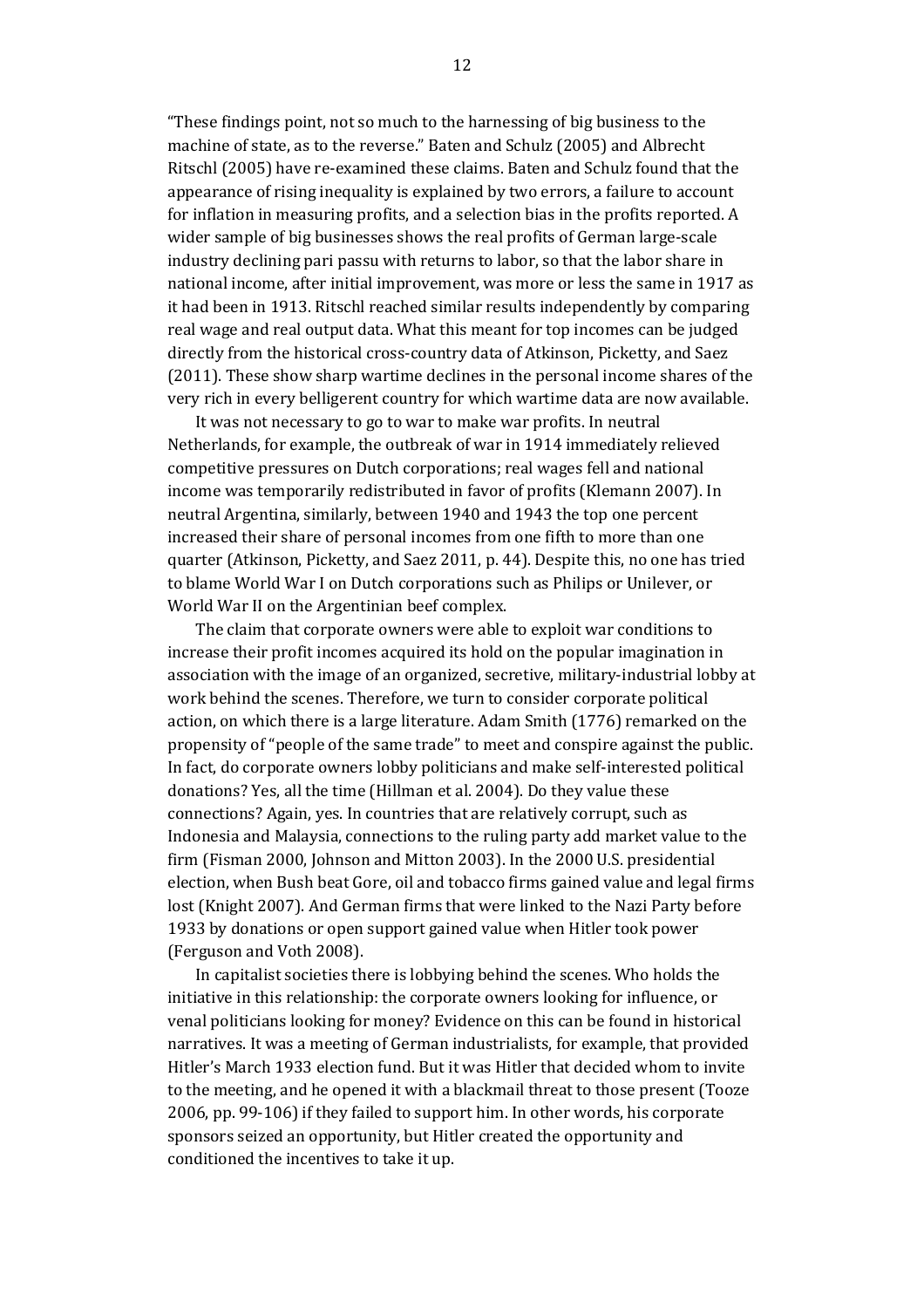Two world wars left German capitalism with a bad press, much of it deserved. Even so, the relationship between the industrialists and war aims was more complex than is commonly assumed. The German industrialist Hugo Stinnes, for example, was a militarist and imperialist in the Great War, but an economic liberal and a free-trader before and after. The reason, Feldman (2000) argued, was circumstances:

The war had created a new situation for Stinnes and, like strikes, which he would also just as soon have seen disappear, one had to adjust to them and to their periodic reappearance … this meant placing oneself in the best position for the next occurrence, and that was the goal, exaggerated and uncontrolled as it was, of Stinnes's war-aims policies.

Studies of German industry and industrialists under the Third Reich point us in the same direction. Until 1930, big business showed little interest in the Nazi party or Hitler, who aimed only to reassure the business interest and neutralize opposition from that quarter (Turner 1985). After that, many business leaders were converted to "willing partners" in the expansionist plans of the Third Reich (Tooze 2006, p. 134). As Hitler unfolded his plans, step by step, the compliant majority adapted easily to new perspectives, such as the idea that foreign forced labor would become a permanent resource (Mommsen 2005, p. 182). In this way they adapted to the growing inevitability and then the fact of war. As for the plan for war and the decision to execute it, this belonged to the political actors, who were reticent on the subject before business audiences until their authority was assured.

Gustav Krupp, whose furnaces forged Hitler's victories and whose facilities exploited up to 100,000 slaves, was an early adherent to the Hitler regime. But until 1933, Richard Overy (1994, pp. 119-143) has shown, he was a traditional conservative. His chief aim was to keep his firm intact under family control, avoiding the fate of Hugo Junkers whose opposition to Nazi plans led to a state takeover. Like Hugo Stinnes, he accommodated to the realities that he could not alter. Peter Hayes's history of I.G. Farben tells "not why bad men do evil but why good men do" (Hayes 2001, p. xxi): business leaders who feared and shunned national socialism beforehand were captured morally and became complicit in its most terrible crimes, including the Holocaust.

Not all fell into line. A few, like Junkers, resisted on grounds of the public good. On a more practical plane Hjalmar Schacht, a banker who became Hitler's economics minister, resigned in 1937 over the cost of rearmament; he became a resister only later.

Still, open opposition to Nazi plans in business circles was rare. This makes Hermann Göring's confrontation with the steel industrialists in 1937 all the more revealing. In the pursuit of autarky, Göring wished to reorient the steel industry away from imported iron ores. In December 1936 he demanded investments in facilities to exploit inferior domestic deposits. The Ruhr industrialists resisted for a variety of reasons including the fear that, once they had committed the investments, the National Socialist state would hold them up for lower steel prices. While their united front was quickly broken, the outcome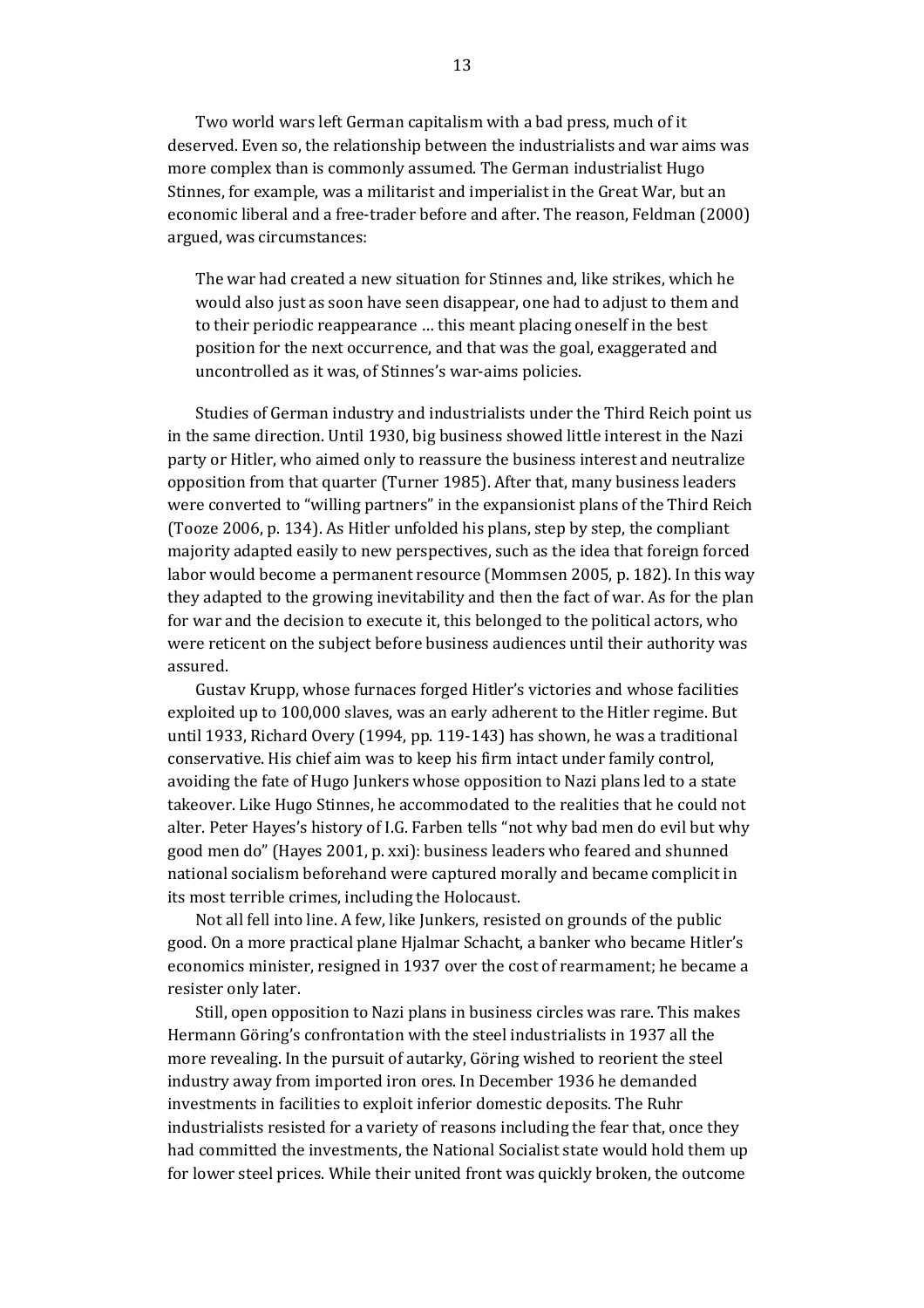was a state-owned steel giant, the Reichswerke Hermann Göring (Overy 1994, pp. 93-118). Schacht's resignation followed Göring's victory (Schweitzer, 1964, pp. 537-547). RHG later became the major conglomerate vehicle for German investments in occupied Europe (Overy 1994, pp. 144-174).

In prewar Japan, the business class was conservative and patriotic but not reckless. Its leaders were embedded in the political system through both party representation and networks (von Staden 2008). In the 1930s, however, their influence was threatened and increasingly limited by the rise of Japanese "ultranationalism," which was hostile to private property and industrialization. Radical militarists established a political base in the countryside on plans to colonize East Asia, and mounted attacks on those conservative leaders that preferred financial orthodoxy to paying for military adventures (Collingham 2010). Representatives of the armed forces increasingly took over the government.

While the zaibatsu ("money cliques," the leading Japanese conglomerate corporations) were afterwards reviled for supporting Japanese militarism, the range of their behaviors under this threat is consistent with that of their German counterparts. Japanese business leaders took the opportunities that seemed profitable, shouldered the obligations to support the war that they could not refuse, and accepted the government funding that aligned their incentives with the war effort. As Takao Shiba (1994) has shown, for the Mitsubishi Corporation in the 1930s this meant repeatedly postponing plans to expand civilian automotive engineering in favor of instructions for war production received from the Army. Kawasaki, in contrast, was ready to build ahead of military demand, but was relieved of the risk after the event by government capital. As all-out war approached the Army and Navy took legal measures to bring private owned industrial facilities under direct supervision. These measures were resisted until it became clear that only firms that accepted military supervision would receive allocations of supplies and labor. While cooperating fully with Japan's war effort, both Mitsubishi and Kawasaki took steps to preserve the basis of postwar independence.

The common feature of these stories is the "primacy of politics" (Mason 1968). In Japan and Germany, the political leaders held the initiative. Corporate behavior was reactive, defensive, and opportunistic. It is not a pretty picture, but it does not show a capitalist lobby for war. Overy (1994, p. 94) concludes the Krupp story: "Nazi political hegemony in the end prevented German capitalists from acting as capitalists." From this we learn not about how big business changed government, but how big government diverted business from competitive profit seeking to rent seeking and dependence on government contracts and subsidies.

Interwar evidence on the influence of military-industrial lobbies in other countries is thin. Wilson and Eloranta (2009) have carefully examined the military procurement practices of four interwar democracies (the UK, USA, Sweden, and Finland). They show that democratic institutions created effective barriers to profiteering from rearmament. Edgerton's (2006) revisionist history finds the first exemplar of a modern military-industrial complex in interwar Britain's "warfare state," but this one was led by efficient technocrats, not greedy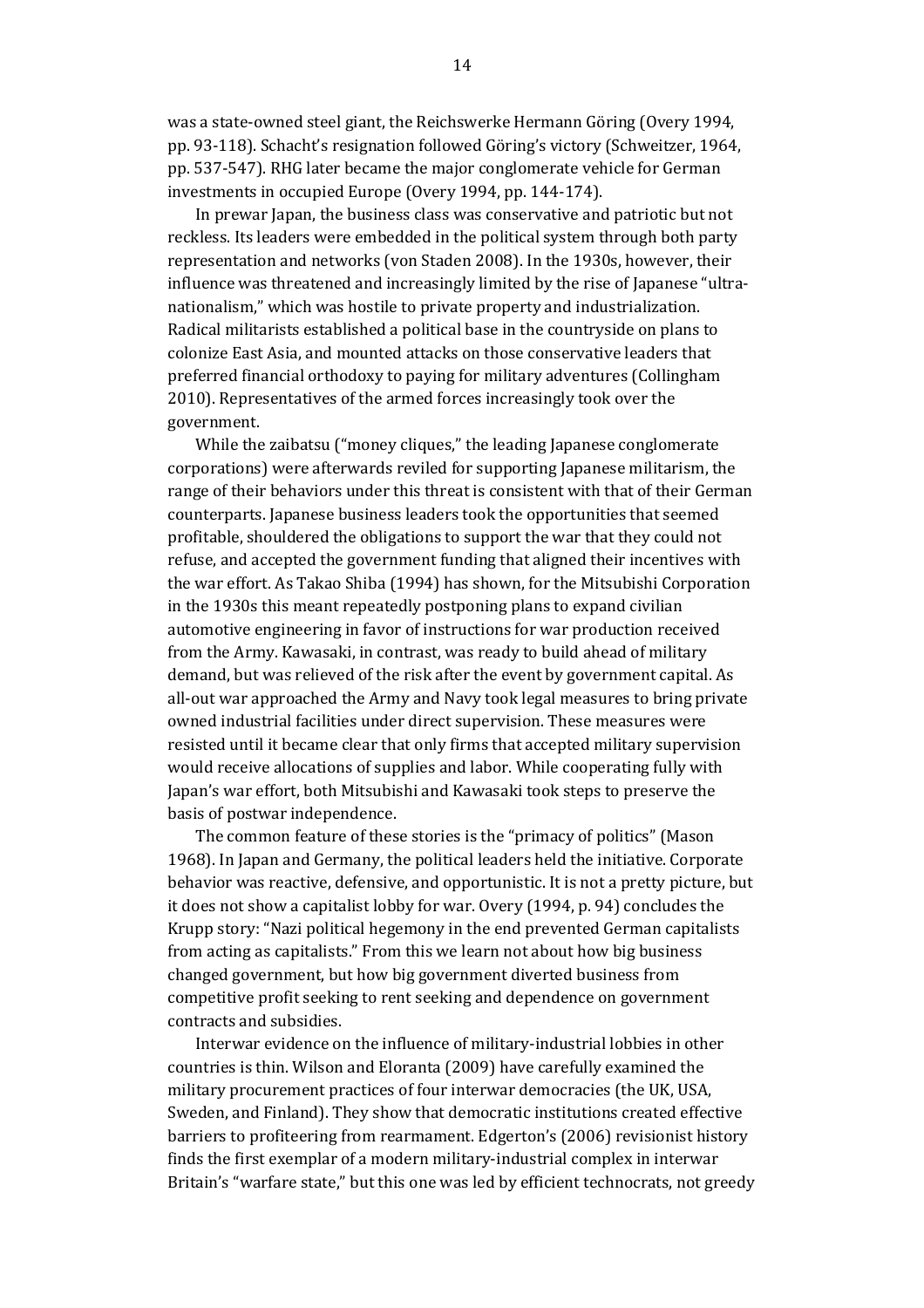capitalists or venal politicians. Robert Higgs (1993) has shown that, on the eve of World War II, American business people were distrustful of the Roosevelt administration, reluctant to undertake war investments, suspicious of the government interference that would follow if they did, and fearful that they would not be allowed to make money on them.

If corporate money has observable influence on politics anywhere, it must surely be in the postwar United States. Robert Higgs has modelled the strategic interaction among American voters, defence producers, and politicians in the Cold War (Higgs and Kilduff 1993; Higgs 1994). Defence firms provided jobs for voters and campaign funding for politicians seeking election. They were rewarded by a swollen military budget that overprovided both national defence and private profit. The losers were the taxpayers and the armed forces, whose budget was diverted to purchasing lines of equipment that they did not want and could not use. The gains to defence corporations and labor were concentrated and obvious; the efficiency losses were diffuse and opaque, a recipe for statusquo bias, as defined by Fernandez and Rodrik (1991).

Even in this model, the carousel did not go round forever. In the end, voter opinion could still bring it to a halt. Empirically, the balance of public sentiment on whether defence spending should rise or fall was the single most important factor in whether it did so. Successive generations of politicians worked to persuade the public to accept the existence of security threats and shortfalls, but ultimately they could not control voter sentiment. In an open society, two things limited public support for the military and kept the defence budget in check: the tax increases necessary to pay for defence resources, and the war casualties that followed from using them in war. "Deaths and taxes," Higgs argues, set the ultimate constraints on the power of the military industrial complex.

How do such outcomes compare with those of non-capitalist arrangements? The Soviet defence market differed from the American defence market most obviously in the lack of transparency and public accountability. The postwar Soviet defence sector took a consistently larger share of national resources than the American one (Firth and Noren 1998). If American corporations lobbied for development funding, so too could Soviet weapon designers; they did have to be more careful, knowing Stalin's capacity for suspicion (Harrison and Markevich 2008; Harrison 2008). The Stalin-era state agencies responsible for the construction of defence plants were prolific and willing users of forced labor (Harrison 1994; Simonov 2000). These rough comparisons do not point to a moral deficit in capitalism. Rather, the transparency and accountability of democratic political processes placed limits on the power of American militaryindustrial interests that did not exist under communism.

David Holloway (1980, p. 158) once considered the proposition that "The Soviet Union does not *have* a military-industrial complex, but *is* such a complex. This is too sweeping a statement," he commented, "but it does make the point that the history of the Soviet Union is so bound up with military power that it seems wrong to speak of a separate military-industrial complex acting within the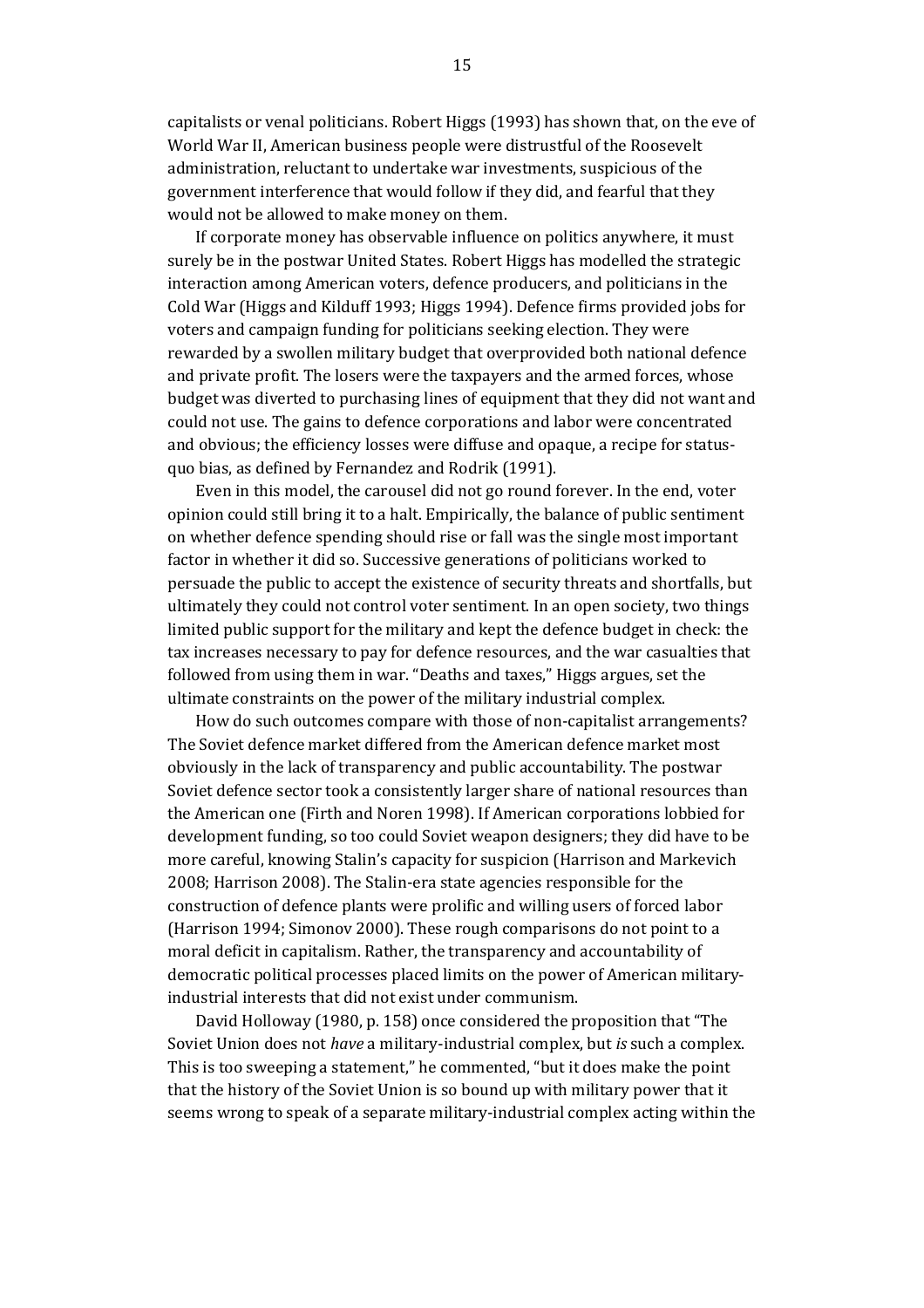state."<sup>2</sup> More recently Kontorovich and Wein (2009) have asked: "What did the Soviet rulers maximise?" Based on revealed preferences in resource allocation ("a high share of military spending in GNP, a low share of consumption, and a high share of investment directed primarily into heavy industry") their answer is not "socialism" or economic growth or even modernization but military power. In other words, no one needed to lobby for it; it was a fundamental preference of the communist regime.<sup>3</sup>

To summarize: Are capitalist corporations interested in politics? Yes, unquestionably. Do they lobby politicians and make self-interested political donations? Yes, all the time. Do they push for external confrontation or conflict? Examples are hard to find. Are they ready to take the profits offered by war preparations? Yes, although competitive pressures and an open society appear to limit this in various ways. Do they willingly exploit the spoils of conquest or enslavement? Yes, if the opportunity to do so presents itself. Do they do these things systematically? There is no evidence of that. In fact, the character of the state and the agency of politicians appear to be the decisive factors. Communism, not capitalism, has been more conducive to a militarized economy and the accumulation of military power.

### *Diversionary wars*

Bill Pritchard (the prime minister's press secretary): "Instead of trying to butter up the press, we distract them let's give them a story."

Jim Hacker (the prime minister): "Such as?"

Bill Pritchard: "Start a war, that sort of thing."

Jim Hacker: "Start a war?"

<sup>2</sup> In the same spirit the appointment of former defence minister Raúl Castro as President of Cuba, where the armed forces control as much as 60 percent of the economy (Gershman and Gutierrez 2009, p. 68), prompted Christopher Hitchens (2006) to comment: "As was once said of Prussia, Cuba is not a country that has an army but an army that has a country."

<sup>&</sup>lt;sup>3</sup> While Stalin undeniably placed high priority on rearmament and military power, it was still possible to overstate the case. According to Viktor Suvorov (1990), Stalin's rearmament was motivated by a plan for aggressive war (see also Raack 1995; Weeks 2002). On this view, in 1941 Stalin intended to use Hitler as his "icebreaker" to the West; the Soviet plan was to exploit the opportunity presented by Germany's war with the Anglo-French alliance by launching an aggressive war to occupy Europe; Hitler struck first to preempt this plan. This idea, if true, had far reaching implications, because it would have transferred political (and moral) responsibility for the opening of the Eastern front from Hitler to Stalin. For refutations see Glantz (1998), Uldricks (1999), and Gorodetsky (1999).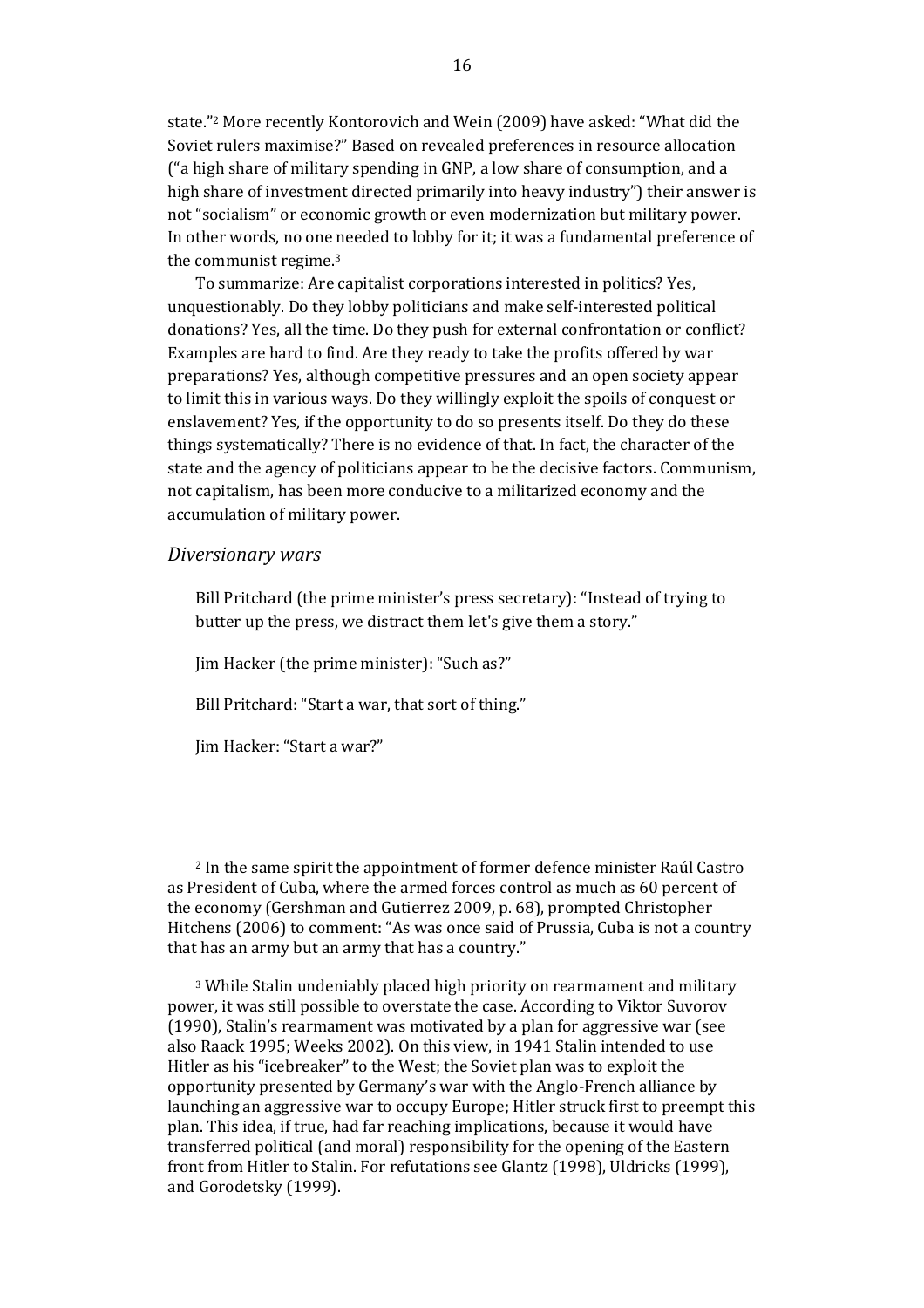Bernard Woolley (the prime minister's private secretary): "Only a small war."<sup>4</sup>

In the concept of diversionary wars, political leaders seek and exploit conflict with external adversaries in order to rally domestic support. The idea is well established in the literature, perhaps because the theoretical case is quite intuitive, and narrative support is not hard to find. In fact, it may be too easy. As Jack Levy (1989) pointed out, few wars have *not* been attributed to political leaders' desire to improve domestic standing.

The idea of diversionary wars is directly relevant to a discussion of capitalism only if it can be shown that capitalist polities are more likely to exploit foreign adventures. One reason might be advanced from a Marxist perspective: perhaps capitalist societies, being class-divided, are more likely to give rise to wars intended to divert the workers from the cause of socialism. A longstanding interpretation of the origins of World War I in domestic German politics conveys exactly this message (Berghahn 1973).

This view does not sit well with the equally traditional idea that a classdivided society is less able to go to war. The official Soviet histories of World War II used to claim that, under capitalism, divided class interests made the working people reluctant to fight for the nation. Because of this, the workers could be motivated to take part only by "demagogy, deception, bribery, and force" (Grechko et al. 1982, vol. 12, p. 38; on similar lines see also Pospelov et al. 1965, vol. 6, pp. 80-82).

It is also the case that governments of capitalist societies have found many ways to hide the true costs of war from the electorate, as Hugh Rockoff (2012, pp. 24-27) has argued in the case of the United States. These include price controls, the rationing of goods, conscription, and the omission of future liabilities to veterans and their families from the public accounts. These instruments, however, are not peculiar to a capitalist economy; if anything they reflect methods of managing shortage and mobilization that would be more familiar in a customary economy.

Quantitative empirical work has lent little support to the idea of diversionary war (Levy 1989). Exceptions include studies of the use of force by U.S. and British postwar governments by Morgan and Bickers (1992) and Morgan and Anderson (1999). They conclude that the use of force is more likely when government approval is high but the government's supporting coalition is suffering erosion. They also suggest that force is unlikely to be used at high intensities under those circumstances ("only a small war") because the higher expected costs of larger wars will erode political support, and because any degree of foreign conflict will be polarizing rather than consolidate support when domestic conflict is already high.

Another line of research suggests that new or incompletely established democracies are particularly vulnerable to risky adventures in nation-building

<sup>4</sup> "Official Secrets," the tenth episode of the BBC TV series "Yes Prime Minister," was first broadcast on December 10. 1987.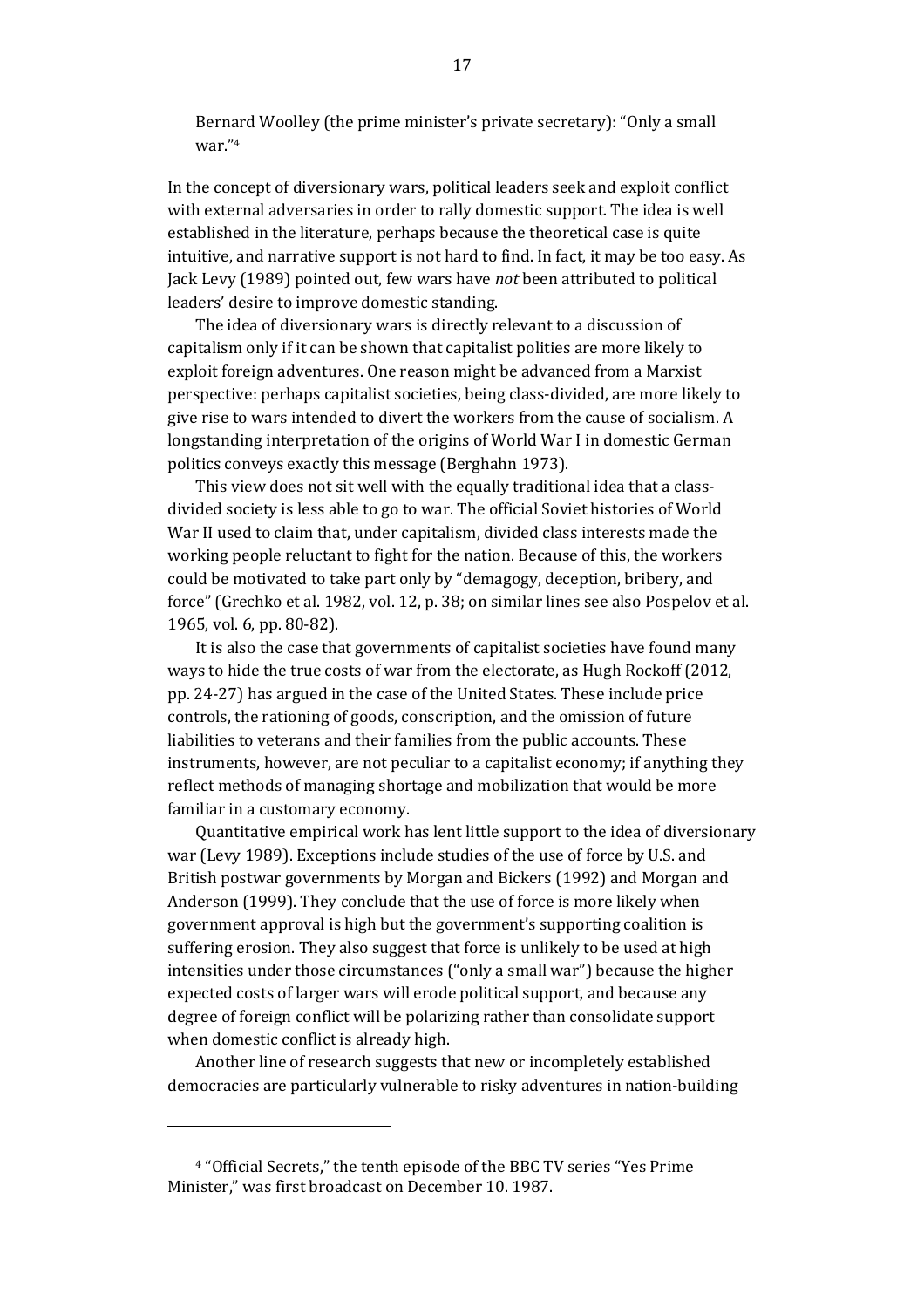(Mansfield and Snyder 2005). One inspiration for this view was the record of the new democracies born out of the former Soviet Union and Yugoslavia. More recently, Georgia seems to have provided out-of-sample confirmation.

Suppose diversionary wars exist. Is capitalism somehow more internally conflicted than other societies, and so disproportionately likely to externalize conflict? As a comparator, the case of fascism seems straightforward. Fascism did not produce diversionary wars because, for fascists, war was not a diversion; it was the point.

The more interesting case is that of communism. Communists do not seem to have pursued diversionary wars. At the same time the domestic legitimacy of Soviet rule visibly relied on the image of an external enemy, and thrived on tension short of military conflict. Soviet leaders used external tension to justify internal controls on movement, culture, and expression, and the associated apparatus of secrecy, censorship, and surveillance. When they began to tolerate trends towards détente in the 1970s, they subverted their own controls. An East German Stasi officer told his boss, repeating it later to Timothy Garton Ash (1997, p. 159):

How can you expect me to prevent [defections and revelations], when we've signed all these international agreements for improved relations with the West, working conditions for journalists, freedom of movement, respect for human rights?

If Soviet foreign policy was sometimes expansionist, it sought expansion only up to the point where the desired level of tension was assured. Bolsheviks of the 1917 generation knew well that too much conflict abroad encouraged defeatist and counter-revolutionary sentiments at home. As Oleg Khlevniuk (1995, p. 174) noted:

The complex relationship between war and revolution, which had almost seen the tsarist regime toppled in 1905 and which finally brought its demise in 1917, was a relationship of which Stalin was acutely aware. The lessons of history had to be learnt lest history repeat itself.

Stalin did all he could to avoid war with Germany in 1941 (Gorodetsky 1999). Postwar Soviet leaders risked war by proxy, but avoided direct conflict with the "main adversary." Faced with unfavorable odds, they tended to withdraw (from Cuba) or do nothing (in Poland) or accepted them with great reluctance (in Hungary, Czechoslovakia, and Afghanistan).

Diversionary tension must fall short of diversionary war. From this follows an acceptance that capitalism, because of its tendency to give rise to democratic structures and political competition, has been more open to diversionary wars than other systems. But the empirical research and analysis that underpin this conclusion also imply that such wars would generally be small scale and short lived, and the circumstances that give rise to them would be exceptional or transient.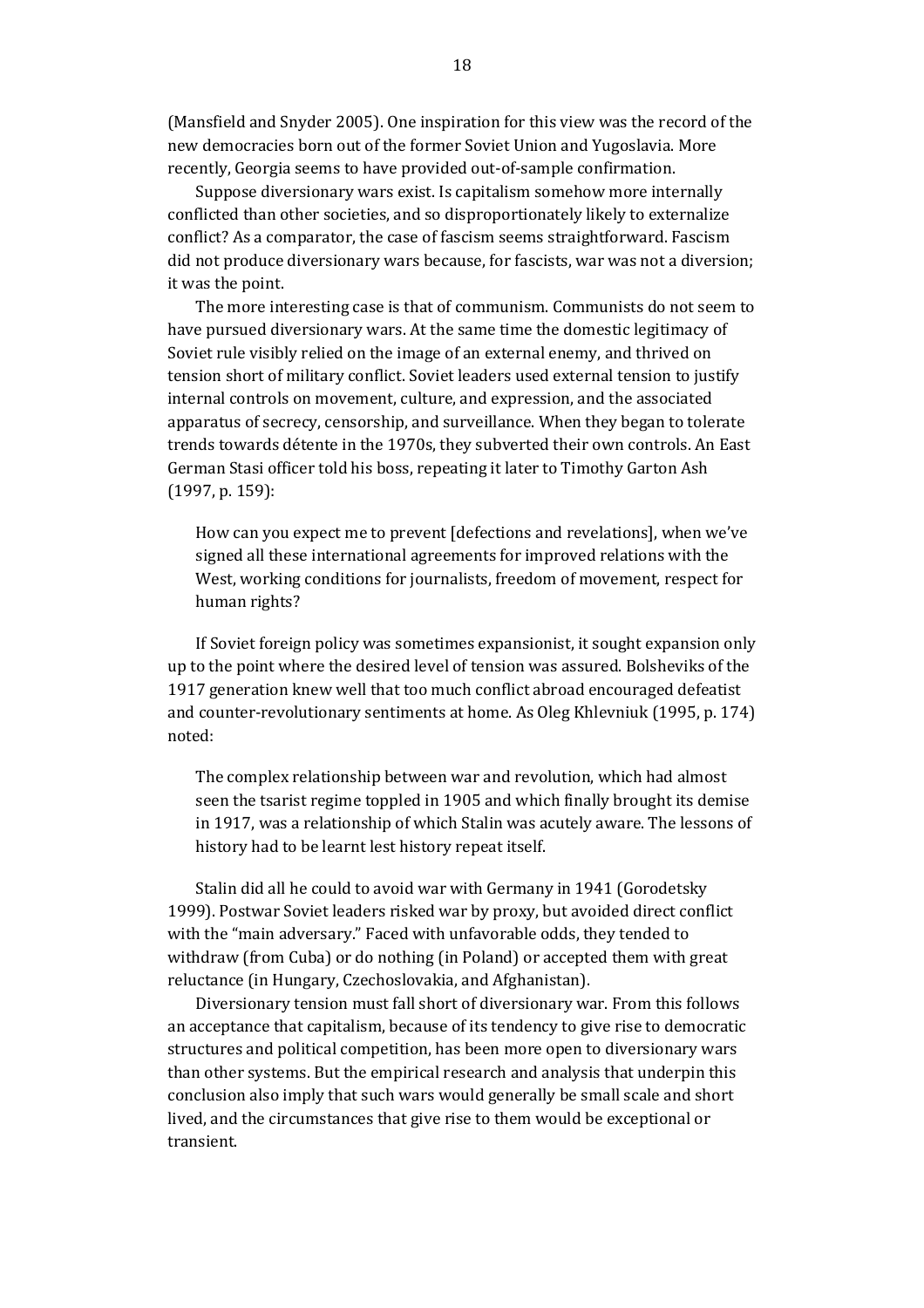We should place this in the wider context of the "democratic peace." As Levy (1988) wrote: "Liberal or democratic states do not fight each other … This absence of war between democracies comes as close as anything we have to an empirical law in international relations." Since all liberal democracies have also been capitalist on any definition, it is a finding of deep relevance.

#### *Capitalism's wars*

America is the world's preeminent capitalist power. According to a poll of more than 21,000 citizens of 21 countries in the second half of 2008, people tended on average to evaluate U.S. foreign policy as inferior to that of their own country in the moral dimension.<sup>5</sup> While this survey did not disaggregate respondents by educational status, many apparently knowledgeable people also seem to believe that most wars in the modern world have been caused by America; this impression is based on my experience of presenting work on the frequency of wars to academic seminars in several European countries.

According to the evidence, however, these beliefs are mistaken. We are all aware of America's wars, but they make only a small contribution to the total. Counting all bilateral conflicts involving at least the show of force from 1870 to 2001, we find that that the countries that originated them come from all parts of the global income distribution (Harrison and Wolf 2012). It is not the countries that are richer (measured by GDP per head) that tend to start more conflicts. It is the countries that are economically larger (measured by GDP). America is both large and rich, but it turns out that sheer size is what matters. In fact, controlling for size, America has been less warlike than some other countries. We rank countries by the numbers of conflicts they initiated over the period. The United States, with the largest economy, comes only in second place. Third place belongs to China. In first place is Russia (the USSR between 1917 and 1991).

What do capitalist institutions contribute to the empirical patterns in the data? Erik Gartzke (2007) has re-examined the hypothesis of the "democratic peace" based on the possibility that, since capitalism and democracy are highly correlated across countries and time, both democracy and peace might be products of the same underlying cause, the spread of capitalist institutions.

It is a problem that our historical datasets have measured the spread of capitalist property rights and economic freedoms over shorter time spans or on fewer dimensions than political variables. For the period from 1950 to 1992, Gartzke uses a measure of external financial and trade liberalization as most likely to signal robust markets and a laissez faire policy. Countries that share this attribute of capitalism above a certain level, he finds, do not fight each other, so there is capitalist peace as well as democratic peace. Second, economic liberalization (of the less liberalized of the pair of countries) is a more powerful

<sup>5</sup> Specifically, 24 percent of respondents rated their own country's foreign policy as morally above average, and 21 percent rated it below average; the equivalent ratings for U.S. foreign policy (with U.S. respondents excluded) were 20 percent (above average) and 32 percent (below). "Most People Think Their Nation's Foreign Policy Is Morally No Better Than Average," January 22, 2009, available from www.WorldPublicOpinion.org (accessed on October 18, 2011).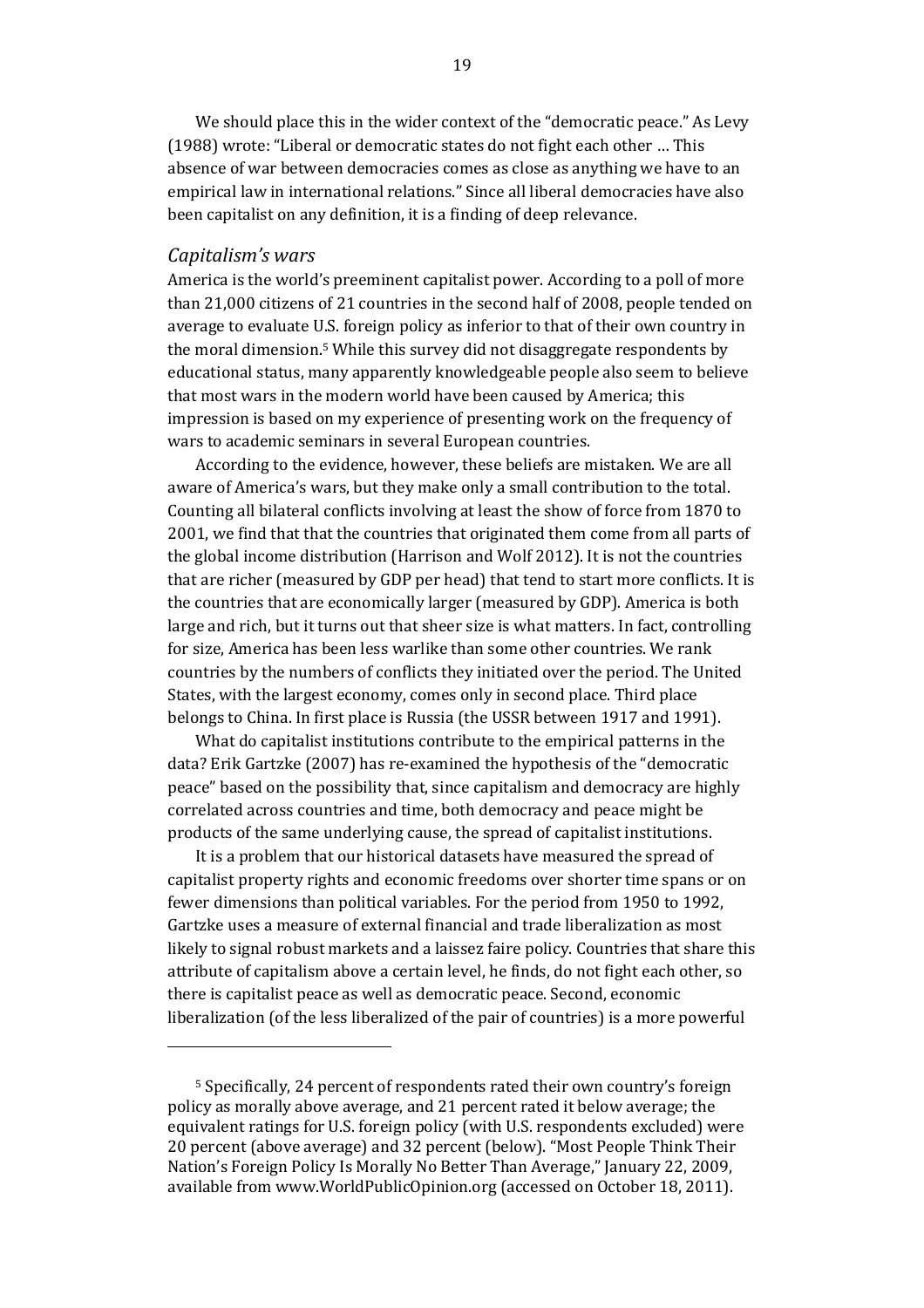predictor of bilateral peace than democratization, controlling for the level of economic development and measures of political affinity.

Why, then, with more capitalism and more democracy, do we have more wars? Possibly we have more wars because the quality of war is changing. Münkler (2005) suggests that "new wars" are more like the Thirty Years War (1618-1648) than the great-power territorial conflicts of the twentieth-century world wars. Behind the new wars, he argues, lie deep forces of globalization including world markets awash with cheap Kalashnikov rifles and unemployed young men. The new wars are small scale and protracted; the opposing forces may prefer maintaining a state of conflict over victory, so that new wars smoulder without coming to a definite conclusion, a point also made in relation to civil wars by David Keen (1998). In new wars, as Münkler sees them, conflict is exploited by private causes for private ends. New wars lose the distinction between combatants and civilians; they substitute massacre for battle; they erode rather than build state capacity. By implication, modern states are losing control of violence.

Münkler's vision can be compared with the perspective of Harrison and Wolf (2012). In both perspectives trends in globalization and the relative cost of means of destruction are underlying forces. For Harrison and Wolf these forces are changing the number of wars, not their quality. "If the frequency of conflict has been increasing," they conclude, "it may be not because we want it; more likely, it is 'Because we can'."

# 4. Effects of War

In whatever ways capitalism has changed war, war has also changed capitalism. But the nature and persistence of the changes are energetically debated. In the world before 1913, war promoted the transition to modern fiscal systems and this in turn promoted productivity. Based on a nineteenth century sample of 96 countries, Dincecco and Prado (2012, p. 172) find that, as a result, "states in the top decile of past war casualties are 80% more productive today than states with no recorded casualties." For those that prefer narrative the British story (volume 1, chapter 12 by O'Brien) points in the same direction.)

It does not follow, however, that war has had the same beneficial effect after the transition to a modern state was complete. Münkler (2005) has argued to the contrary that the "new wars" of the late twentieth century, like the Thirty Years' War of the seventeenth, have tended to undermine state capacity rather than promote it.

Since Adam Smith it has been recognized that capitalism does not work without law, taxes, and public goods (see volume 1, chapter 16 by Cardoso), and most of these are provided by nation states. At the same time, too much taxation and regulation are stifling. There is a right amount. In the twentieth century capitalism worked best under a touch that was light, but not non-existent, when borders were open and the world was more cosmopolitan than nationally minded.

It is hardly surprising that in wartime most national stories diverged from this receipe. Everywhere warfare closed borders, limited private enterprise and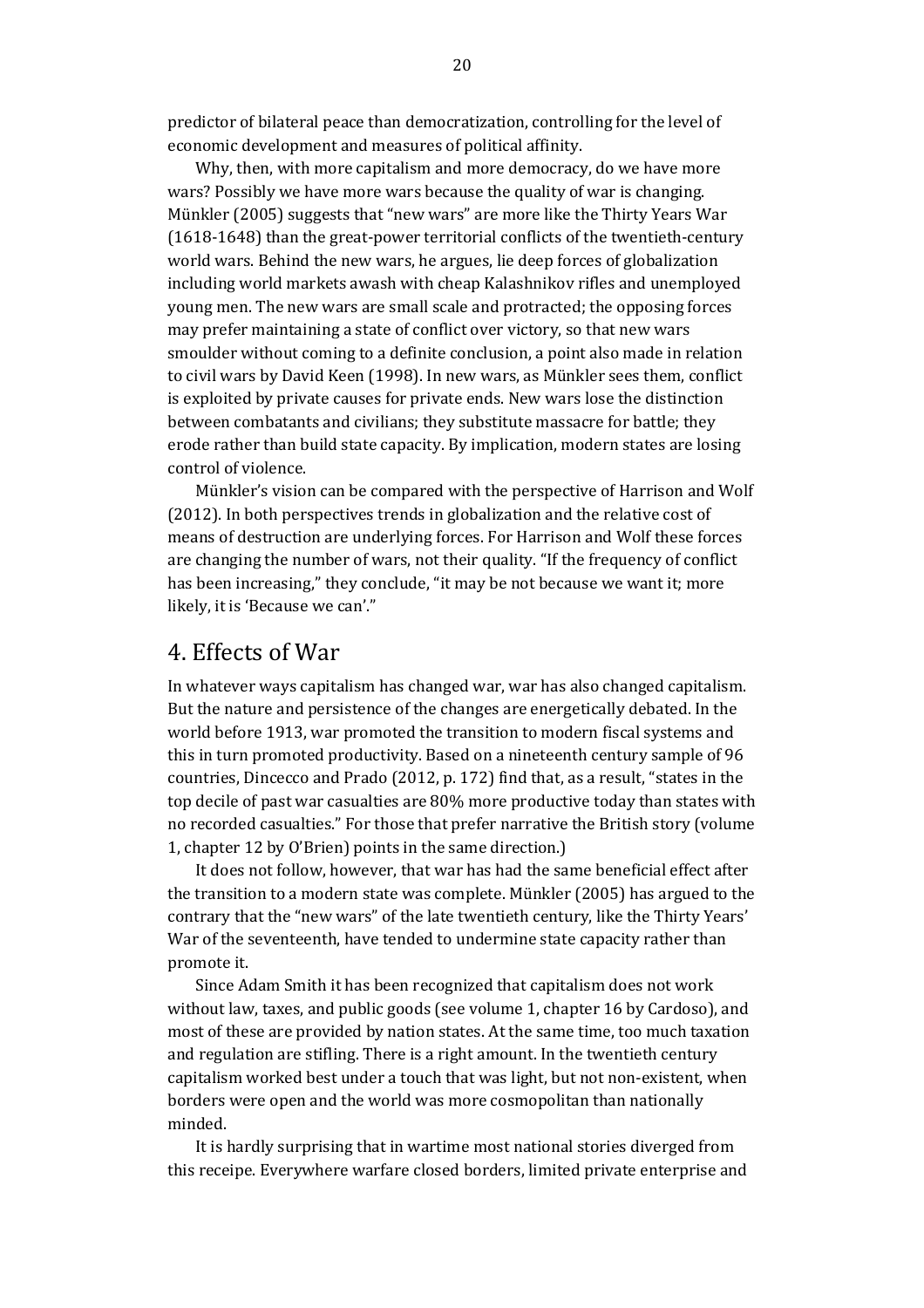market access, mobilized the people around the identity of the nation in battle, and built the authority and legitimacy of the state. Government took charge of economic life and imposed a command economy, borrowing business personnel and "businesslike" methods of management, monopolizing markets for goods and credit, discriminating in favour of government contracts, overriding private property rights, and replacing the high-powered incentives of market competition with administrative enforcement and low-powered artificial incentives (Broadberry and Harrison 2005; Harrison 1998; Higgs 1993).

Some countries went to war while others remained neutral, but all countries experienced large reallocations. Belligerents repressed consumption, withdrew from export markets, and prioritized war production and military services. Neutrals experienced large increases in demand from the belligerents for food and raw materials. Some were too close to the fighting for comfort and had to balance uneasily between the two sides (Golson, forthcoming). Others reaped the short-term profits they could, or seized the time to industrialize, aiming to fill the gap in the world market for civilian manufactures (Findlay and O'Rourke 2007). These reallocations also created large rents, appropriated domestically or (in the case of colonial occupation) captured by the occupier (Klemann and Kudriashov 2012).

War redistributed power and reallocated resources; did these changes persist when peace was restored? When the war was over, some countries experienced dramatic reversals. For the aggressors defeat was generally salutary, although this came at terrible cost. A number of democracies were born from the wreckage of empires in Central and Eastern Europe after 1918, but not in Russia, and within two decades most poor countries (and a rich country, Germany) had reverted to dictatorship (Eloranta and Harrison 2010). The Atlantic Charter of 1941 placed self-determination at the heart of World War II. The defeat of the aggressors in 1945 was more complete and more lasting. In Germany, Italy, and Japan, defeat discredited the politics of aggression, broke the existing ties between wealth and power, and destroyed the slave and serf empires that had grown up around the war. Freed of burdensome pretensions to great power status, these countries were enabled to experience unprecedented prosperity (Olson 1982).

For some other countries, the two world wars had effects that were highly persistent and often negative. Most obvious was the return of communism to the Baltic and its advance into Eastern Europe, which postponed full realization of the goals of the Atlantic Charter until the Cold War ended half a century later.

More generally, the politicians that found themselves leading their nations into the unfamiliar territory of the postwar world faced every temptation to use the levers at their disposal to shield the economy and protect old and new vested interests. In addition to redistribution and welfarism (see volume 2, chapter 14 by Lindert), the quarter century after 1945 saw fixed exchange rates, capital controls, industrial interventionism, and widespread (though declining) tariff barriers, the main purpose of which was to protect the "strategic" industries of the old powers and the "infant" industries of the emerging ones (Foreman Peck and Federico 1999). As a result, globalization did not return to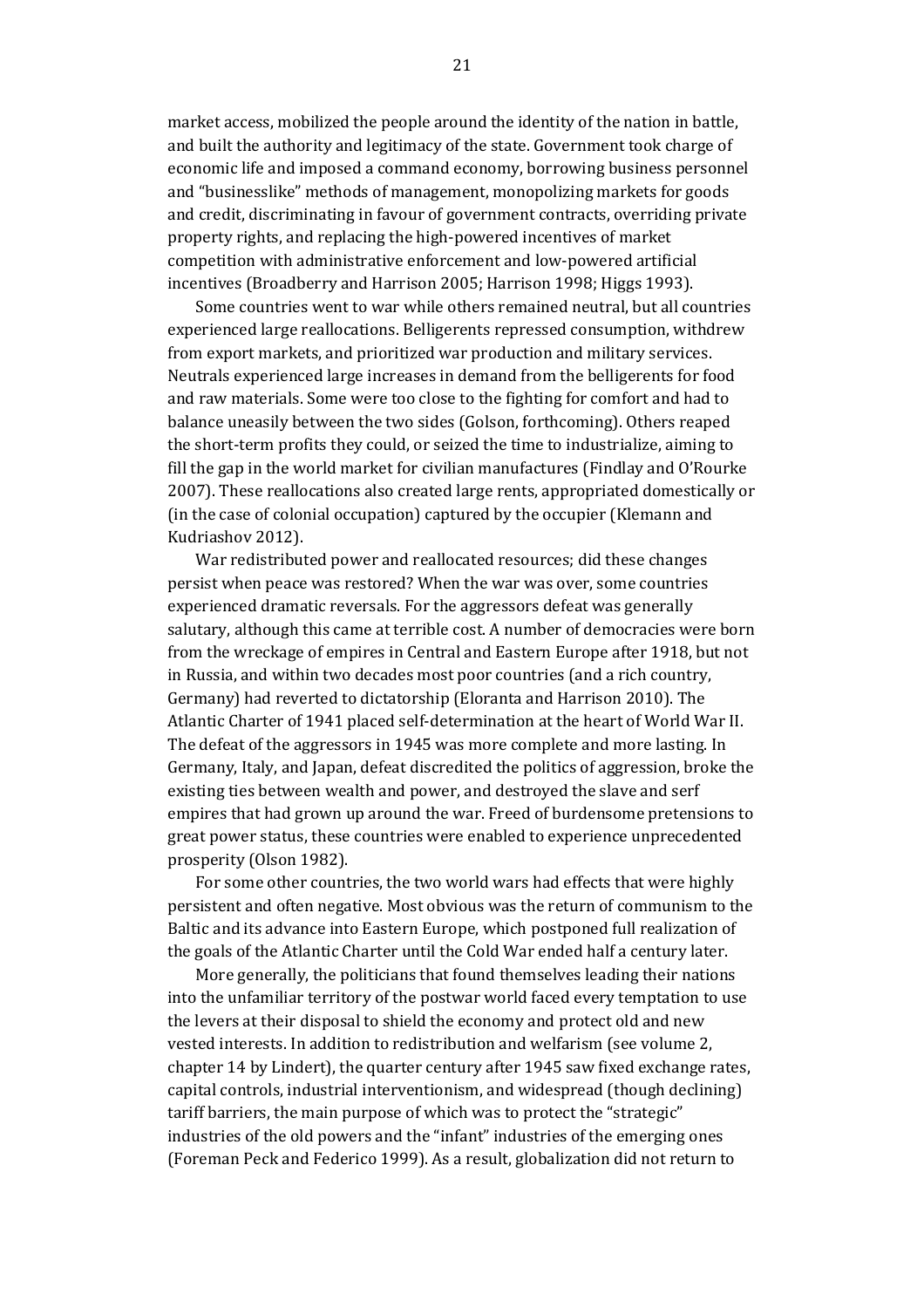the level of 1913 until the 1970s (see volume 2, chapter 1 by O'Rourke and Williamson and chapter 9 by James).

Since the 1970s capitalism has changed again (and is continuing to change) but the effects of the world wars, which once seemed so decisive, are no longer clearly identifiable. The gloss that wartime experience put on government controls and industrial plans has faded. Other trends are still present but it is not convincing to continue to ascribe them to the legacies of warfare. The point is made by Figure 2, which compares the Swedish and British shares of government purchases in GDP over more than a century. Taking the British case in isolation, what strikes us is the seemingly permanent leaps in the share of government outlays occasioned by two world wars. The Swedish case shows how wrong this could be. Over the same period Sweden was consistently neutral yet Sweden's share starts and finishes with Britain's. Sweden's neighbors were frequently at war, but the Swedish series shows no noticeable response even to warfare among neighboring states. Based on study of a wider sample, Eloranta and Andreev (2006) fail to identify war as a significant long-run influence on the scope of government economic activism. What mattered, they find, was extension of the franchise.

Since the eighteenth century international institutions have provided a growing array of global public goods. International arrangements help to explain why, twice in two centuries, major conflict was followed by an era of liberalization and international capitalist integration. One was the Congress of Vienna, which ended the Napoleonic Wars in 1815; the other was the ensemble of measures from the Bretton Wood conference in 1944 to Marshall Aid in 1947 that ended World War II. In contrast the treaties that ended World War I and inaugurated the League of Nations failed abjectly to promote economic stability and integration (Findlay and O'Rourke 2007). It seems that a modicum of international security was needed for national elites to cooperate in the virtuous circles of policy reform and sustained growth (Broadberry 1994; Eichengreen 1996).

An important lesson from history is that no one institutional framework is good forever. This seems to apply to national and international arrangements alike. The vicissitudes of capitalism since the 1970s have shown again and again that the challenges of growth are continuous. To meet these challenges, policy reform must also be uninterrupted (Aghion and Howitt 2006; Crafts and Magnani, 2013). Consciously or unconsciously, we continue to periodize the history of capitalism using brackets defined by warfare: 1815 and 1914; 1918 and 1939; 1945 and 1991 when the Cold War ended. The true history of capitalism is a seamless story of challenge and response. The historical discontinuities of wartime command our attention because in war there is agency, adventure, triumph, tragedy, and a struggle that engulfs many societies at once. It would be a mistake, however, to conclude that war will necessarily be more important than peace as the source of the challenges that capitalism will face tomorrow.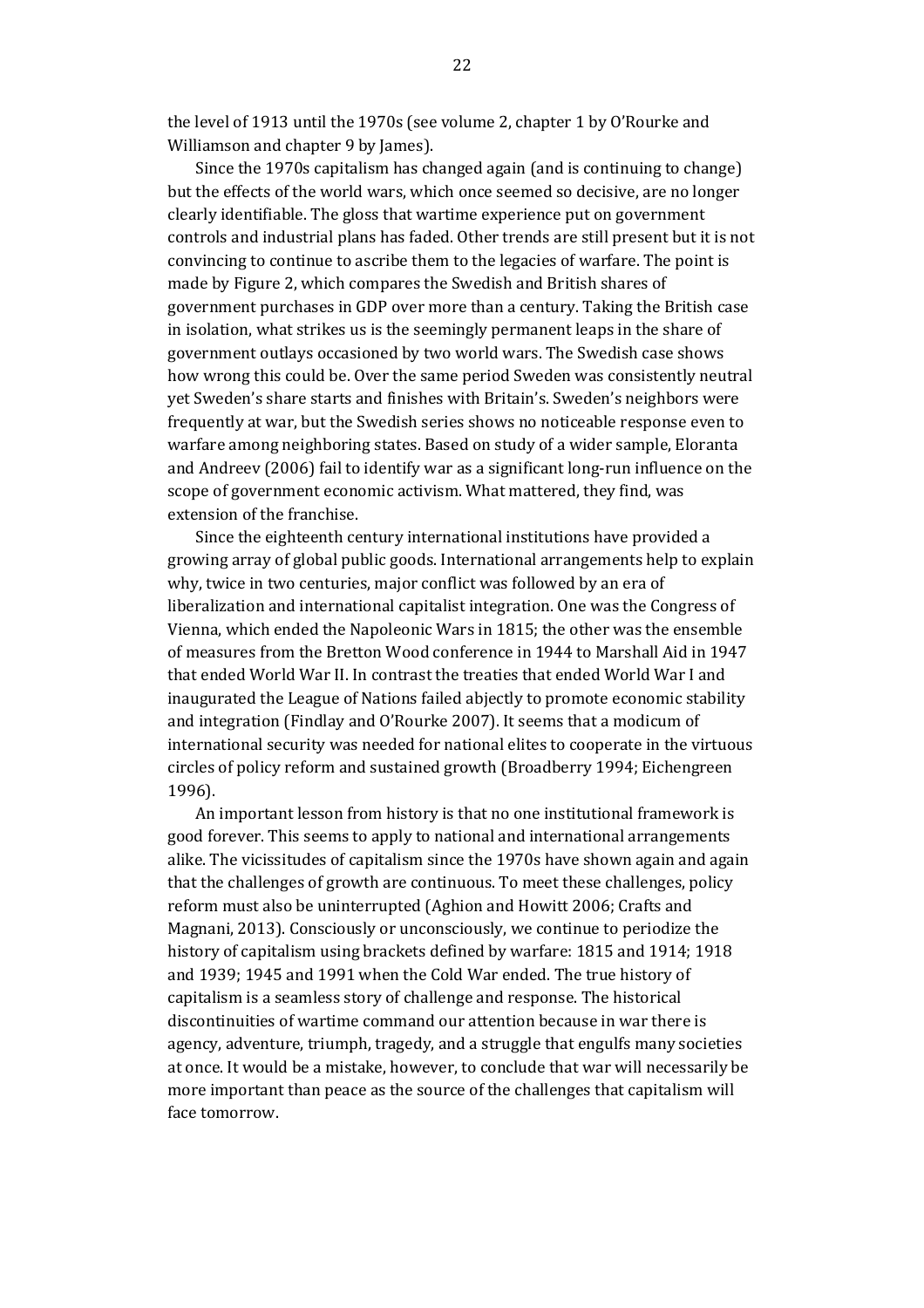# 5. Conclusion

I have compared capitalism and its historical alternatives. Has capitalism helped to lower the costs of war? Yes, but not uniquely. The technological and trade costs of war began to fall before the capitalist era; capitalism certainly continued this trend. A distinctive contribution of capitalism came from the fiscal revolution of the eighteenth century that opened the way for mass warfare in the twentieth. By the twentieth century, however, the capitalist fiscal revolution had been all but overtaken by the repressive mobilization capacities of fascism and communism. As for the idea that capitalism reduced the costs of war by making it a Keynesian "free lunch," I reject it.

Does capitalism prefer war; that is, is war in the private interest of big business? Yes – conditionally. History shows the government can put in place incentives that align the private interests of big business with war, but this is a politically (not economically) determined outcome. The interest of business in war is opportunity, not strategy. There is no evidence that private business has had any greater interest in war, conquest, exploitation, or enslavement than the private or bureaucratic interests that have operated in other forms of society.

Are capitalist polities particularly liable to undertake foreign wars to divert attention from conflicted issues at home? Yes, but only weakly: the circumstances under which this happens are narrowly defined and the level of conflict is likely to be low. Moreover, there is strong evidence that since 1945 capitalist democracies have formed a "peace club" among themselves.

The determinants of wars involve both structure and agency. Agency must have a role, because wars are conceived, planned, declared, and waged by human actors. On the historical evidence, capitalism has gone to war only when captured and driven by a determined political enterprise. The fact remains that of all social systems liberal capitalism seems to have least in common with war. This is because of the primary emphasis that capitalism gives to private interests, decentralized decisions, and personal freedoms. It is true that even liberal capitalism has allowed the temporary subordination of the individual to the interests of the state in wartime. In communist and fascist societies, in contrast, the supremacy of the state over the individual was a permanent condition. Thus, communism and fascism seem to have had more in common with states at war than with capitalism.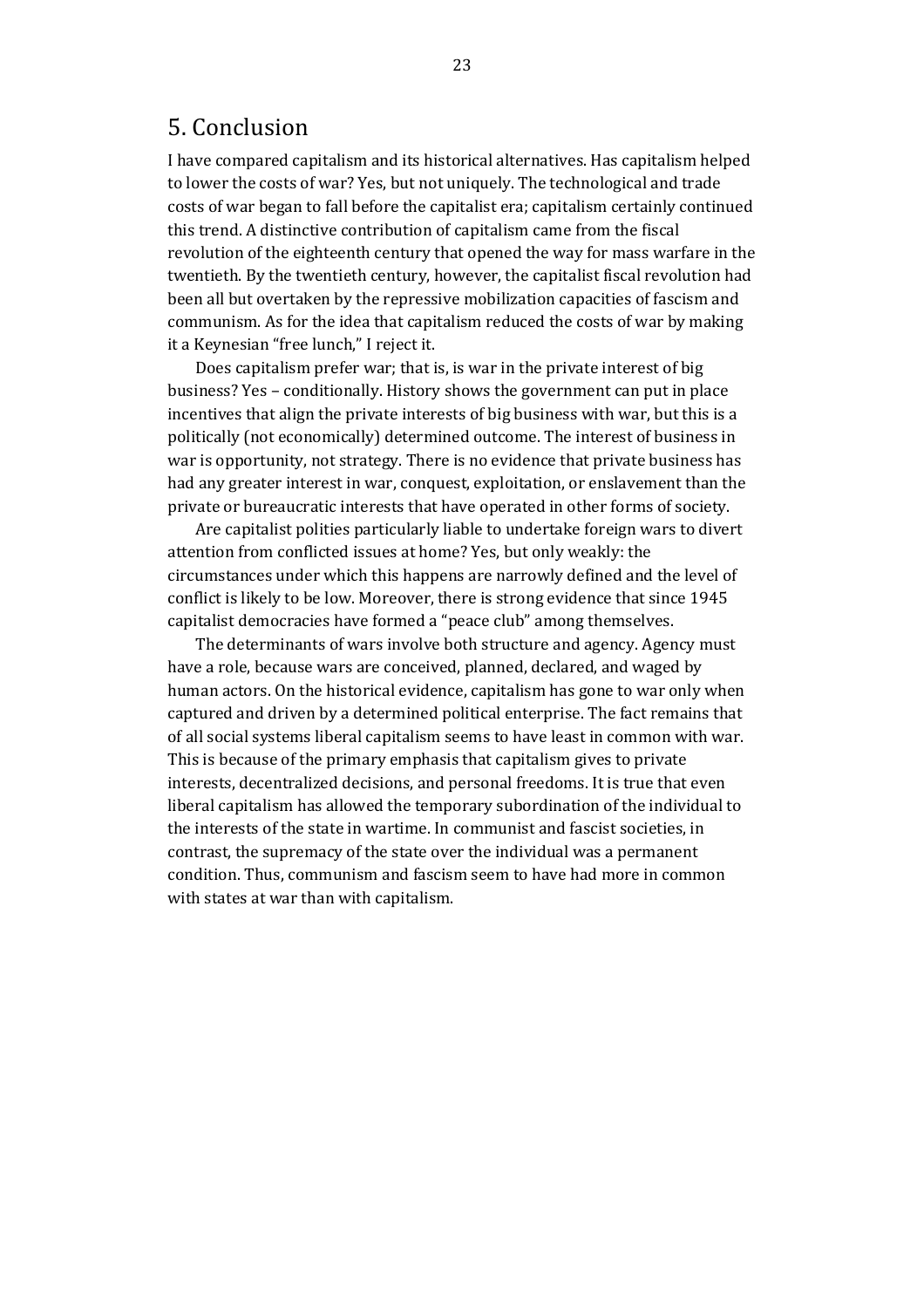# Figures





Source: http://measuringworth.com/datasets/DJA/ (accessed on June 8, 2011).

Key:

July 25, 1914: Russia mobilizes against Germany. March 1, 1917: The Zimmermann telegram published. September 1, 1939: Germany invades Poland. December 7, 1941: Japan attacks Pearl Harbor. June 25, 1950: North Korea invades South Korea. August 7, 1964: Gulf of Tonkin Resolution. August 2, 1990: Iraq invades Kuwait. September 11, 2001: Al-Qaeda attacks American cities.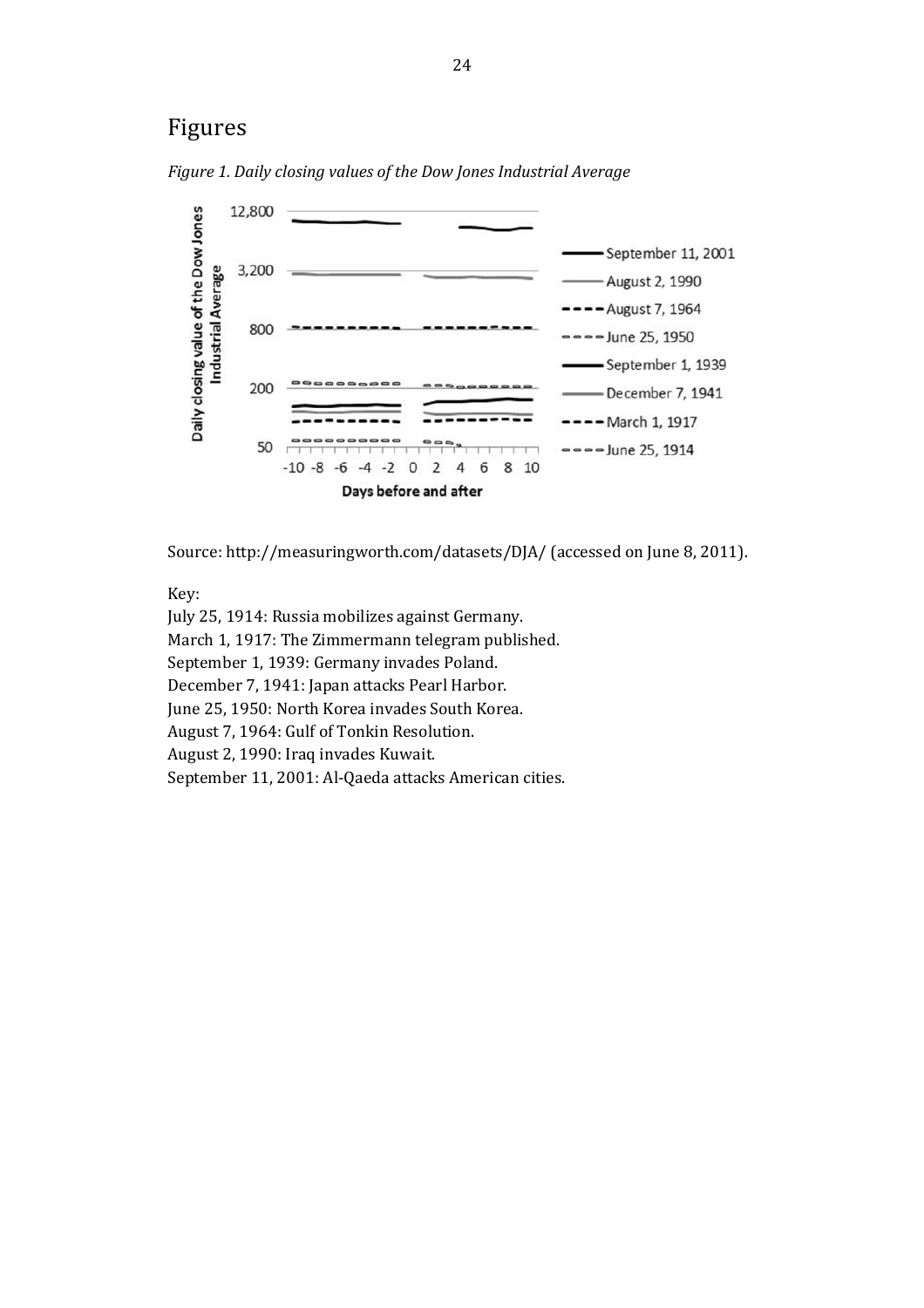

*Figure 2. Government purchases, percent of GDP: Sweden and the United Kingdom, 1880-1990*

Source: Eloranta and Andreev (2006).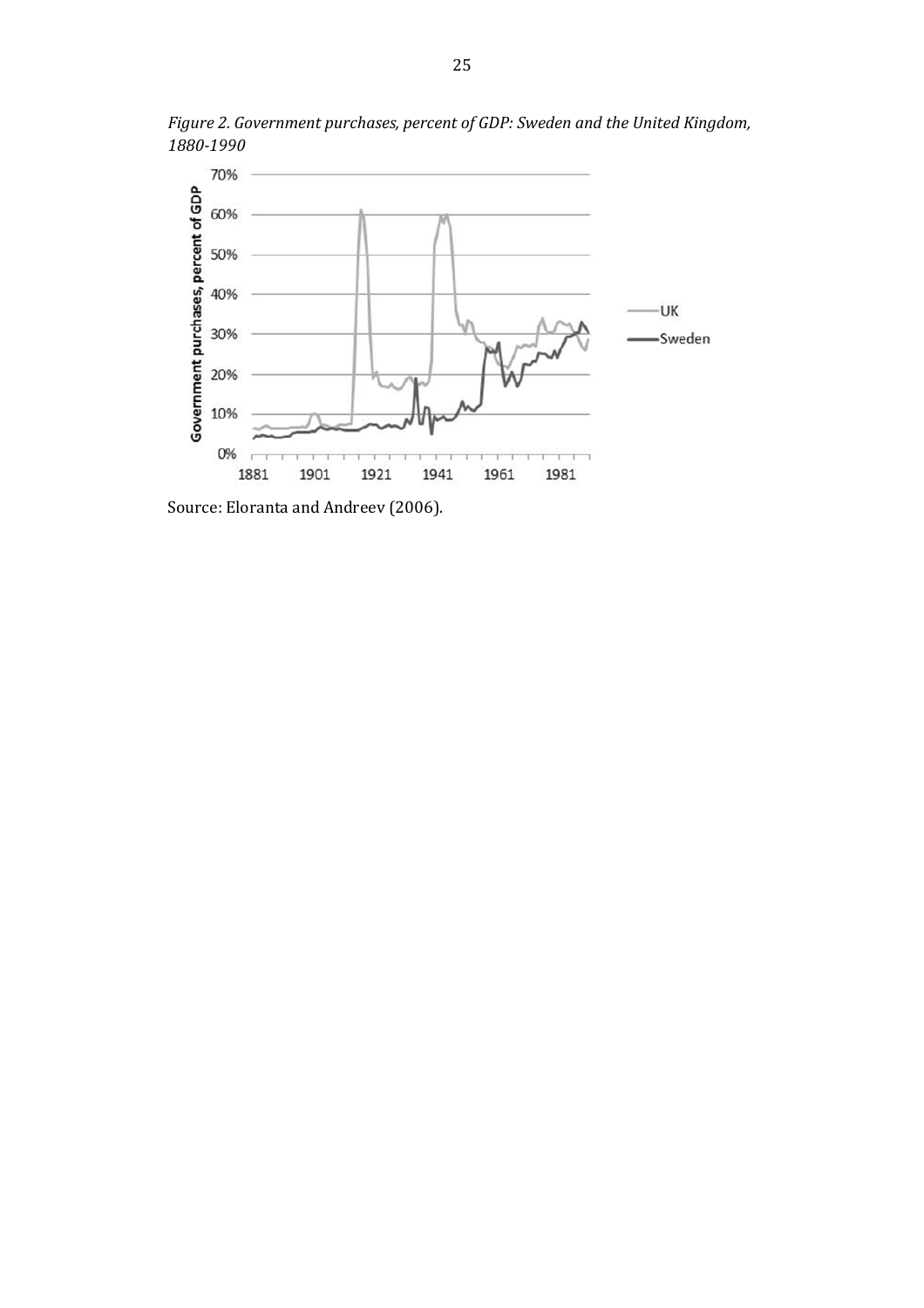# Tables

|     |                |           | Number       |           | Annual average |  |
|-----|----------------|-----------|--------------|-----------|----------------|--|
|     |                |           | killed and   | Duration  | number killed  |  |
|     |                |           | died in wars | of period | and died       |  |
|     | Period         | Years     | (millions)   | (years)   | (thousands)    |  |
| Ι.  | Pre-monopoly   |           |              |           |                |  |
|     | capitalism:    |           |              |           |                |  |
|     | Formation of   |           |              |           |                |  |
|     | the capitalist |           |              |           |                |  |
|     | mode of        |           |              |           |                |  |
|     | production     | 1600-1699 | 3.3          | 100       | 33             |  |
|     |                | 1700-1788 | 3.9          | 89        | 44             |  |
|     | Industrial     |           |              |           |                |  |
|     | capitalism     | 1789-1897 | 6.8          | 109       | 62             |  |
|     |                |           | More         |           |                |  |
| II. | Imperialism    | 1898-1959 | than 40      | 62        | About 700      |  |

*Table 1. Capitalism, wars, and deaths in Europe over four centuries, from Urlanis*

Source: This translates a table compiled by Urlanis (1960/1994, p. 405). A similar picture would emerge, for example, from Pinker (2011, p. 230).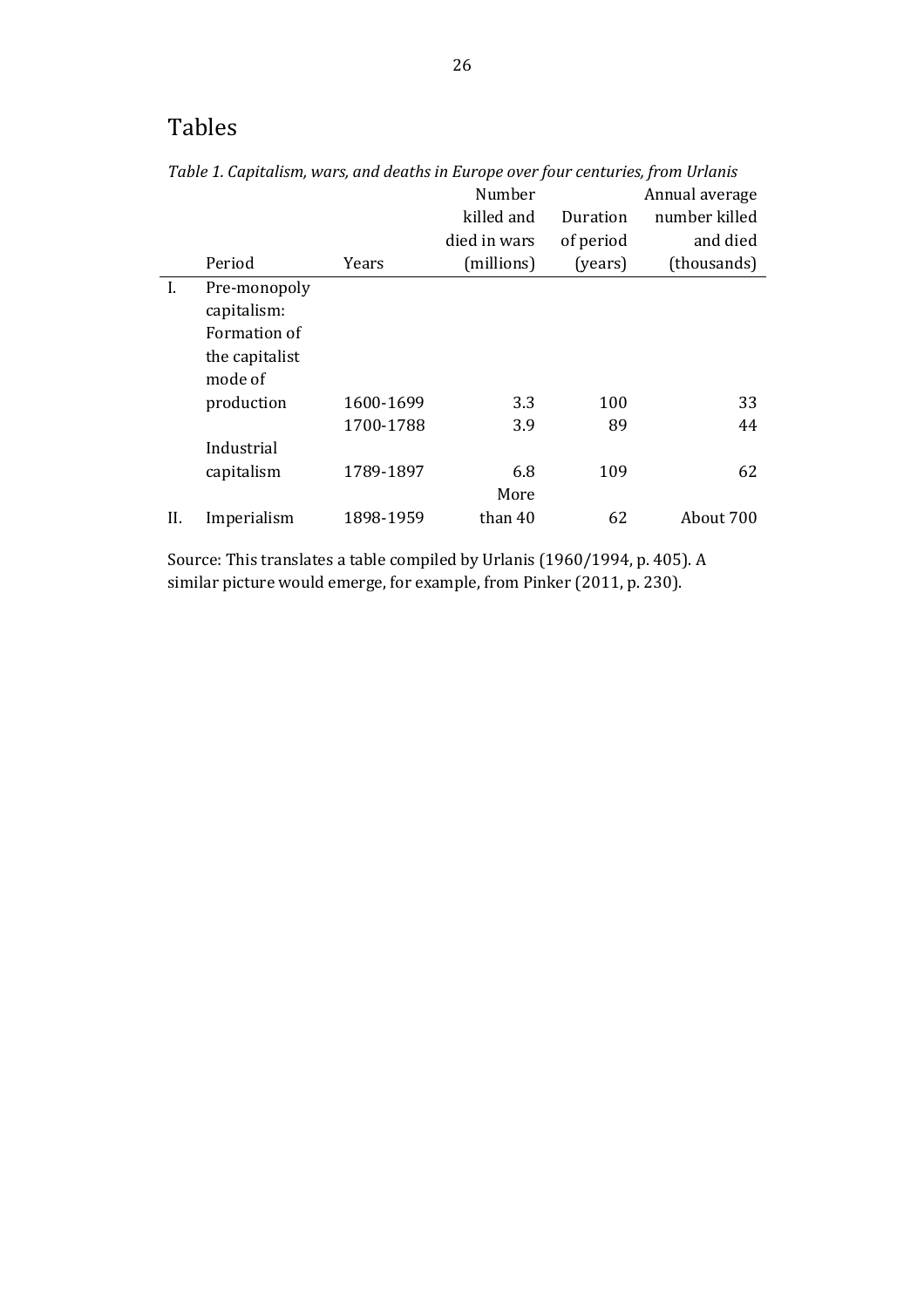| Country              |     | 1870 to 1913 1920 to 1938 1960 |     | 1970 | 1979 |
|----------------------|-----|--------------------------------|-----|------|------|
| <b>USA</b>           | 0.7 | 1.2                            | 8.9 | 79   | 5.2  |
| UK                   | 2.6 | 3.0                            | 6.5 | 4.8  | 4.8  |
| France               | 3.7 | 4.3                            | 6.3 | 4.2  | 3.9  |
| Germany/West Germany | 2.6 | 3.3                            | 4.0 | 3.5  | 3.2  |

*Table 2. Military spending, 1870 to 1979, percent of GDP, in four countries*

Sources: 1870-1913 and 1920-1938 from Eloranta and Harrison (2010); later years from Murdoch and Sandler (1984).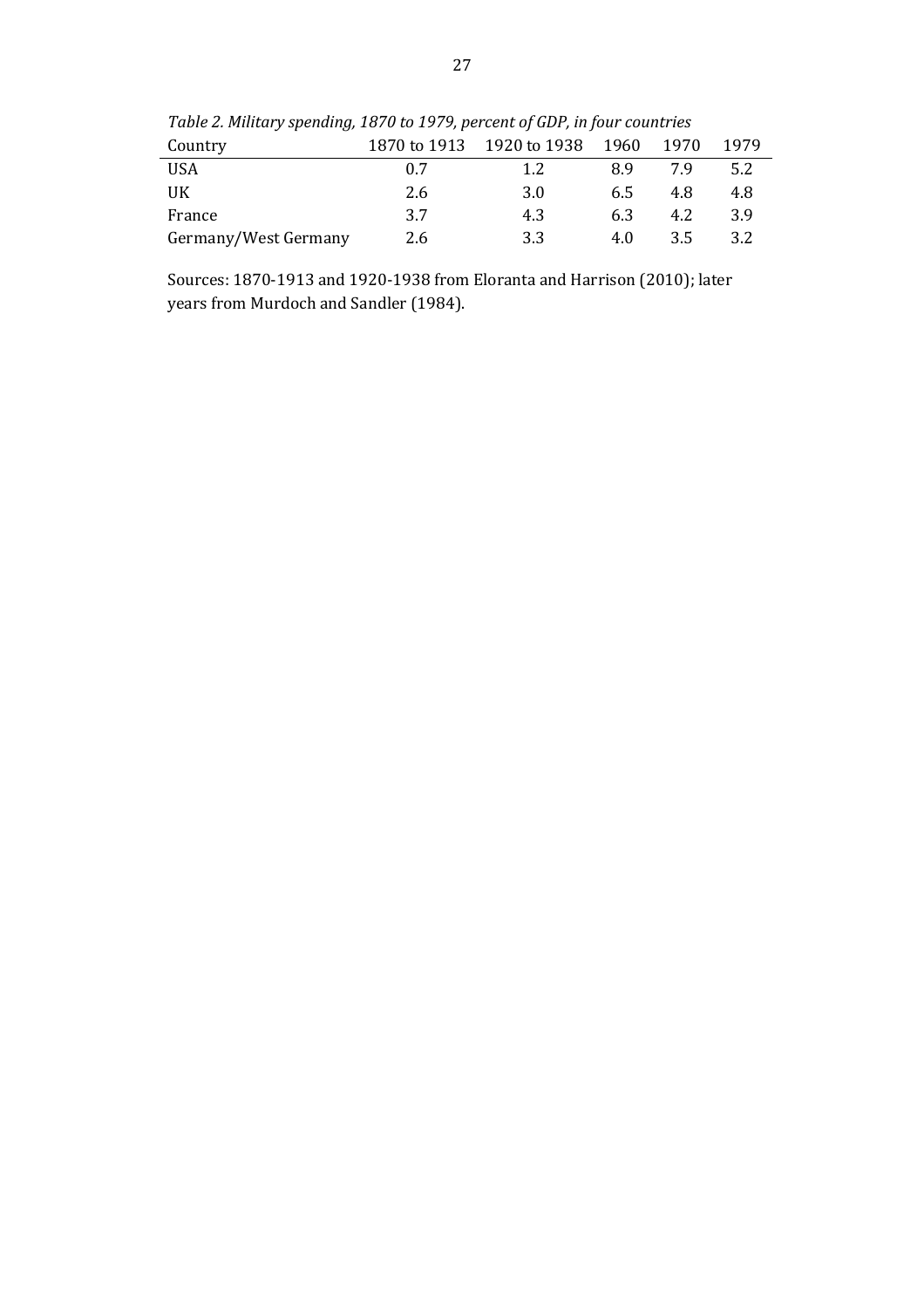# References

- Açemoglu, Daron, Simon Johnson, and James Robinson. 2005. The Rise of Europe: Atlantic Trade, Institutional change, and Economic Growth. American Economic Review 95:3, pp. 546-579.
- Aghion, Philippe, and Peter Howitt. 2006. Appropriate Growth Theory: a Unifying Framework. Journal of the European Economic Association 4:2-3, pp. 269-314.
- Angell, Norman. 1911. The Great Illusion: A Study of the Relation of Military Power to National Advantage. Third edition. London: Heinemann.
- Atkinson, Anthony B., Thomas Piketty, andEmmanuel Saez. 2011. Top Incomes in the Long Run of History. Journal of Economic Literature 49:1, pp. 3-71.
- Baran, Paul A., and Paul M. Sweezy. 1996. Monopoly Capital: An Essay on the American Economic and Social Order. New York: Monthly Review Press.
- Baten, Joerg, and Schulz, Rainer. 2005. Making Profits in Wartime: Corporate Profits, Inequality, and GDP in Germany during the First World War. Economic History Review, 58:1: 34–56.
- Berghahn, Volker R. 1973. Germany and the Approach of War in 1914. London: Macmillan.
- Blackbourn, David. 2003. History of Germany, 1780-1918: The Long Nineteenth Century. Oxford: Blackwell.
- Bonney, Richard (ed.). 1999. The Rise of the Fiscal State in Europe, 1200-1815. Oxford: Oxford University Press.
- Broadberry, S. N. 1994 Why was Unemployment in Postwar Britain so Low? *Bulletin of Econo Research* 46:3, pp. 241-61.
- Broadberry, Stephen, and Mark Harrison (eds.). 2005. The Economics of World War I. Cambridge: Cambridge University Press.
- Buchheim, Christoph, and Jonas Scherner. 2006. The Role of Private Property in the Nazi Economy: The Case of Industry. Journal of Economic History 66:2, pp. 390-416.
- Carsten, F. L. 1982. War Against War: British and German radical movements in the First World War. Berkeley and Los Angeles: University of California Press.
- Collingham, Lizzie. 2011. The Taste of War: World War Two and the Battle for Food. London: Allen Lane.
- CPSU. 1941. History of the Communist Party of the Soviet Union: Short Course. Moscow: Foreign Languages Publishing House.
- Crafts Nicholas, and Marco Magnani, 2013. The golden age and the second globalization in Italy. In The Oxford Handbook of the Italian Economy, 1861- 2011.Edited by Gianni Toniolo. Oxford: Oxford University Press.
- de Bloch, Jean (I. S. Bliokh). 1914. The Future of War. Boston: World Peace Foundation.
- Dimitrov, Georgi. 1972. Selected Works, vol. 2, Sofia: Sofia Press.
- Dincecco Mark and Mauricio Prado. 2012. Warfare, Fiscal Capacity, and Performance. Journal of Economic Growth 17:3, pp. 171-203.
- Edgerton, David. 2006. Warfare State: Britain, 1920-1970. Cambridge: Cambridge University Press.
- Eichengreen, Barry. 1996. Institutions and Economic Growth: Europe after World War II. In *Economic Growth in Europe Since 1945*, pp. 38-70. Edited by Nicholas Crafts and Gianni Toniolo. Cambridge: Cambridge University Press.
- Eloranta, Jari, and Mark Harrison. 2010. War and Disintegration, 1914-1945. In The Cambridge Economic History of Modern Europe, Volume 2: 1870-2000, pp. 133-155. Edited by Stephen Broadberry and Kevin O'Rourke. Cambridge: Cambridge University Press.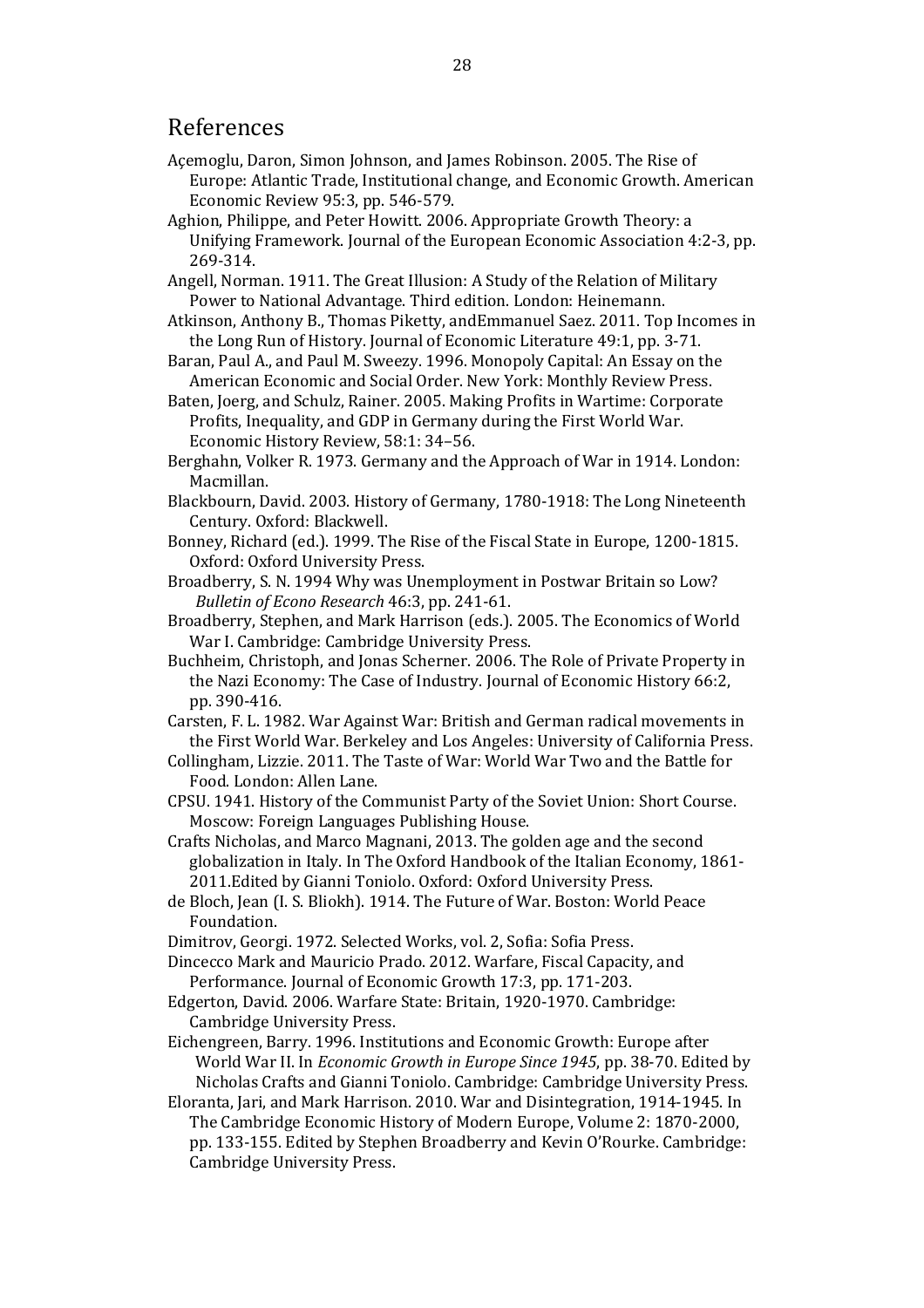- Eloranta, Jari, and Svetlozar Andreev. 2006. Democratization, Legitimization, and Central Government Spending, 1870-1938. Paper to the CEPR / NBER workshop on European Growth and Integration since the Mid-Nineteenth Century, 13 to 15 October, Lund, Sweden.
- Engelbrecht, H. C., and F. C. Hanighen. 1934. Merchants of Death: Study of the International Armament Industry. New York: Dodd, Mead & Co.
- Feldman, Gerald D. 1966. Army, Industry and Labor in Germany, 1914-1918. Princeton: Princeton University Press.
- Feldstein, Martin. 2008. Defense Spending Would Be Great Stimulus: All Three Service Branches are in Need of Upgrade and Repair. Wall Street Journal, December 24.
- Ferguson, Niall. 1998. The Pity of War. London: Allen Lane.
- Ferguson, Niall. 2001. The Cash Nexus: Money and Power in the Modern World, 1700-2000. London: Allen Lane.
- Ferguson, Niall. 2006. Political Risk and the International Bond Market Between the 1848 Revolution and the Outbreak of the First World War. Economic History Review 59:1, pp. 70–112.
- Ferguson, Thomas, and Hans-Joachim Voth. 2008. Betting on Hitler The Value of Political Connections in Nazi Germany. Quarterly Journal of Economics 123:1, pp. 101-137.
- Fernandez, Raquel, and Dani Rodrik. 1991. Resistance to Reform: Status Quo Bias in the Presence of Individual-Specific Uncertainty. American Economic Review 81:5, pp. 1146-55.
- Findlay, Ronald, and Kevin O'Rourke. 2007. Power and Plenty: Trade, War, and the World Economy in the Second Millennium. Princeton: Princeton University Press.
- Firth, Noel E., and James H. Noren. 1998. Soviet Defense Spending: a History of CIA Estimates, 1950–1990, College Station, TX: Texas A & M University Press.
- Fisman, Raymond. 2000. Estimating the Value of Political Connections. American Economic Review 91:4, pp. 1095-1102.
- Foreman-Peck, James, and Giovanni Federico (eds.). 1999. European Industrial Policy: the Twentieth Century Experience. Oxford: Oxford University Press.

Garton Ash, Timothy. 1997. The File: A Personal History. London: Atlantic.

- Gartzke, Erik. 2007. The Capitalist Peace. American Journal of Political Science 51:1, pp. 166-191.
- Gat, Azar. 2006. War in Human Civilization. Oxford: Oxford University Press.
- Gershman, Carl, and Orlando Gutierrez. 2009. Can Cuba Change? Ferment in Civil Society. Journal of Democracy 20:1, pp. 36-53.
- Glantz, David M. 1998. Stumbling Colossus: The Red Army on the Eve of World War. Lawrence, KS: University Press of Kansas.
- Gleditsch, Kristian S. 2004. A Revised List of Wars Between and Within Independent States, 1816-2002. International Interactions 30:3, pp. 231- 262.
- Gleditsch, Nils P. 2008. The Liberal Moment Fifteen Years On. International Studies Quarterly 52:4, pp. 691-712.
- Goldstein, Joshua. 2011. Winning the War on War: The Decline of Armed Conflict Worldwide. New York: Penguin.
- Golson, Eric B. Forthcoming. Swedish Trade in the Second World War. In The Short and Long-term Economic Effects of German Exploitation in The Occupied Territories. Edited by Jonas Scherner and Eugene N. White. Cambridge: Cambridge University Press.
- Gorodetsky, Gabriel. 1999. Grand Delusion: Stalin and the German Invasion of Russia. New Haven, CT: Yale University Press.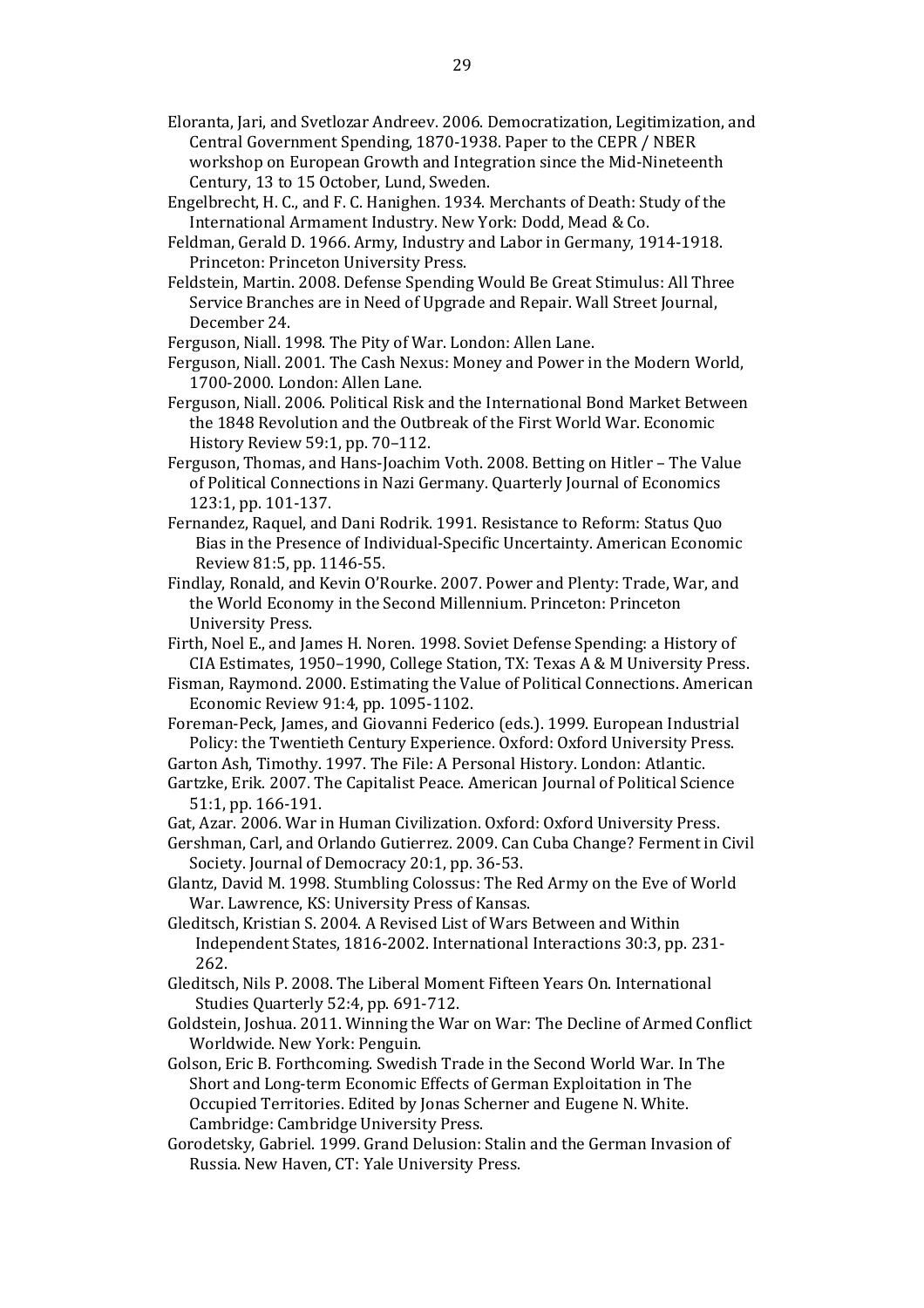- Grechko, A. A., et al. (eds.). 1982. Istoriia vtoroi mirovoi voiny, vol. 12. Moscow: Voenizdat.
- Guérin, Daniel. 1938. Fascism and Big Business. The New International: A Monthly Organ of Revolutionary Marxism 4:10, pp. 297-300. Available from www.marxists.org/history/etol/writers/guerin/1938/10/fascism.htm (accessed on June 9, 2011).
- Hardach, Gerd. 1977. The First World War, 1914-1918. Berkeley, CA: University of California Press.
- Harrison, Mark (ed.). 1998. The Economics of World War II: Six Great Powers in International Comparison. Cambridge: Cambridge University Press.
- Harrison, Mark, and Andrei Markevich. 2008a. Hierarchies and Markets: the Defense Industry Under Stalin (with Andrei Markevich). In Guns and Rubles: the Defense Industry in the Stalinist State, pp. 50-77. Edited by Mark Harrison. New Haven: Yale University Press.
- Harrison, Mark, and Andrei Markevich. 2008b. The Soviet Market for Weapons. In Guns and Rubles: the Defense Industry in the Stalinist State, p. 156-179. Edited by Mark Harrison. Yale-Hoover Series on Stalin, Stalinism, and the Cold War. New Haven: Yale University Press.
- Harrison, Mark, and Nikolaus Wolf. 2012. The Frequency of Wars. Economic History Review, Economic History Review 65:3, pp. 1055-1076.
- Harrison, Mark. 1994. The Soviet Defense Industry Complex in World War II. In World War II and the Transformation of Business Systems, pp. 237-62. Edited by Jun Sakudo and Takao Shiba. Tokyo: University of Tokyo Press.
- Harrison, Mark. 2001. Providing for Defense. In Behind the Facade of Stalin's Command Economy: Evidence from the Soviet State and Party Archives, pp. 81-110. Edited by Paul R. Gregory. Stanford, CA: Hoover Institution Press.
- Harrison, Mark. 2008. The Market for Inventions Under Stalin: Experimental Aircraft Engines. In Guns and Rubles: the Defense Industry in the Stalinist State, pp. 180-209. Edited by Mark Harrison. New Haven: Yale University Press.
- Harrison, Mark. 2011. Stalinizm i ekonomika voennogo vremeni [Stalinism and the Economics of Wartime]. In Istoriia stalinizma: Itogi i problemy izucheniia, pp. 546-565. Edited by E. Iu. Kondrashina et al. Moscow: Rosspen.
- Hayes, Peter. 2001. Industry and Ideology: IG Farben in the Nazi Era. Second edn. Cambridge: Cambridge University Press.
- Hewitt, J. Joseph. 2008. Unpacking Global Trends in Violent Conflict, 1946-2005. In Peace and Conflict 2008, pp. 107-118. Edited by J. Joseph Hewitt, Jonathan Wilkenfeld, and Ted Robert Gurr. Boulder, Co., and London: Paradigm.
- Higgs, Robert V. 1992. Wartime Prosperity? A Reassessment of the U.S. Economy in the 1940s. Journal of Economic History 52:1, pp 41-60.
- Higgs, Robert V. 1993. Private Profit, Public Risk: Institutional Antecedents of the Modern Military Procurement System in the Rearmament Program of 1940- 41. In The Sinews of War: Essays on the Economic History of World War II. Edited by Geofrey T. Mills and Hugh Rockoff. Ames, Iowa: Iowa State University Press.
- Higgs, Robert V. 1994. The Cold War Economy: Opportunity Costs, Ideology, and the Politics of Crisis. Explorations in Economic History 31:3, 283-312.
- Higgs, Robert V., and Anthony Kilduff. 1993. Public Opinion: A Powerful Predictor of U.S. Defense Spending. Defence and Peace Economics 4:3, pp. 227-238.
- Hillman, Amy J., Gerald D. Keim, and Douglas Schuler. 2004. Corporate Political Activity: A Review and Research Agenda. Journal of Management 30:6, pp. 837-857.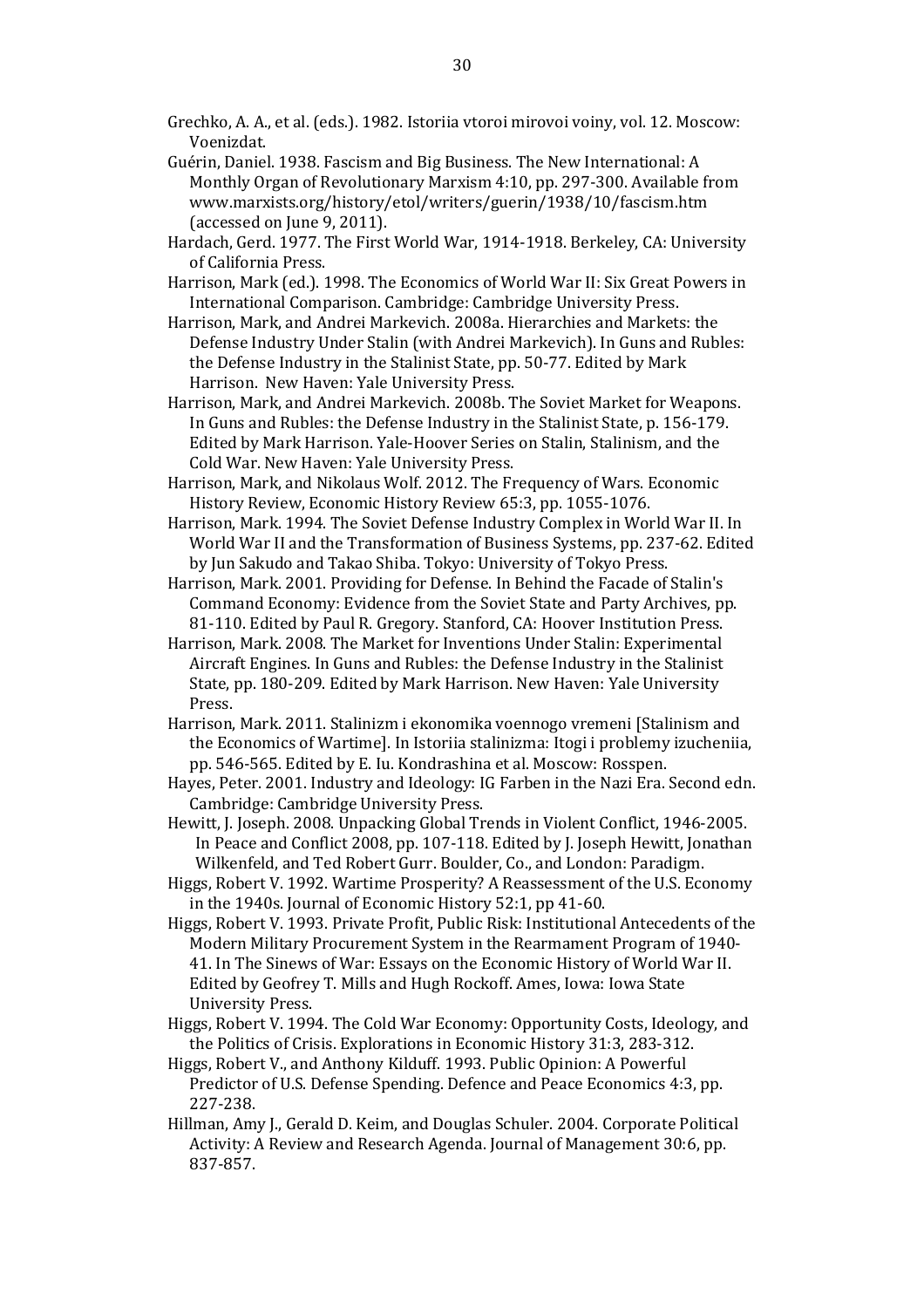- Hitchens, Christopher. 2006. The Eighteenth Brumaire of the Castro Dynasty: Cuba's Military Coup Marks the End of the Revolutionary Era. The Slate, August 7. Available from www.slate.com (accessed on October 11, 2011).
- Hoffman, Philip T. 2010. Prices, the Military Revolution, and Western Europe's Comparative Advantage in Violence. Economic History Review, 64:S1, pp. 39- 59.
- Hoffman, Philip T. 2012. Why Was It Europeans Who Conquered the World? Journal of Economic History 72:3, pp. 601-633.
- Hoffman, Philip T., and Jean-Laurent Rosenthal. 1997. The Political Economy of Warfare and Taxation in Early Modern Europe: Historical Lessons for Economic Development. In The Frontiers of New Institutional Economics, pp. 31-55. Edited by John N. Drobak and John V. Nye. San Diego: Academic Press.
- Holloway, David. 1980. War, Militarism, and the Soviet State. In Protest and Survive, pp. 129-169. Edited by E. P. Thompson and Dan Smith. London: Penguin Books.
- Hull, Cordell. 1948. The Memoirs of Cordell Hull. Vols 1-2. New York: Macmillan.
- Jacks, David S., Christopher M. Meissner, and Dennis Novy. 2008. Trade Costs, 1870-2000. American Economic Review 98:2, pp. 529-534.
- Johnson, Simon, and Todd Mitton. 2003. Cronyism and Capital Controls: Evidence from Malaysia. Journal of Financial Economics 67:2, pp. 351-382.
- Karaman, K. Kivanç, and Şevket Pamuk. 2010. Ottoman State Finances in European Perspective, 1500-1914. Journal of Economic History 70:3, pp. 593- 629.
- Keen, David. 1998. The Economic Functions of Violence in Civil Wars. Adelphi Adelphi Papers no. 320. London: Routledge.
- Khlevniuk, Oleg. 1995. The Objectives of the Great Terror, 1937-38. In Soviet History, 1917-1953: Essays in Honour of R. W. Davies, pp. 158-176. Edited by J. M. Cooper, Maureen Perrie, and E. A. Rees. New York: St Martin's.
- Klein, Naomi. 2007. The Shock Doctrine: The Rise of Disaster Capitalism. London: Allen Lane.
- Klemann, Hein, and Sergei Kudriashov. 2012. Occupied Economies: An Economc History of Nazi-Occupied Europe, 1939-1945. London and New York: Berg.
- Klemann, Hein. 2007. Entwicklung durch Isolation. Die niederländische Wirtschaft 1914-1918. Jahrbuch Zentrum für Niederlande-Studien 18, pp. 131-157.
- Knight, Brian. 2007. Are Policy Platforms Capitalized into Equity Prices? Evidence from the Bush/Gore 2000 Presidential Election. Journal of Public Economics 91:1, pp. 389-409.
- Kocka, Jürgen. 1984. Facing Total War: German Society, 1914-1918. Leamington Spa: Berg.
- Kontorovich, Vladimir, and Alexander Wein. 2009. What did the Soviet Rulers Maximise? Europe-Asia Studies 61:9, 1579-1601.
- Lawrence, Jon, Martin Dean, and Jean-Louis Robert. 1992. The Outbreak of War and the Urban Economy: Paris, Berlin, and London in 1914. Economic History Review 45:3, pp. 564-593.
- Lenin, V. I. 1916. Imperialism The Highest Stage of Capitalism.
- Levy, Jack S. 1988. Domestic Politics and War. Journal of Interdisciplinary History 18:4, pp. 653-673.
- Levy, Jack S. 1989. The Diversionary Theory of War. In Handbook of War Studies, pp. 259-288. Edited by Manus I. Midlarsky. Boston: Unwin Hyman.
- Mansfield, Edward D., and Jack Snyder. 2005. Electing to Fight: Why Emerging Democracies Go to War. Cambridge, MA: MIT Press.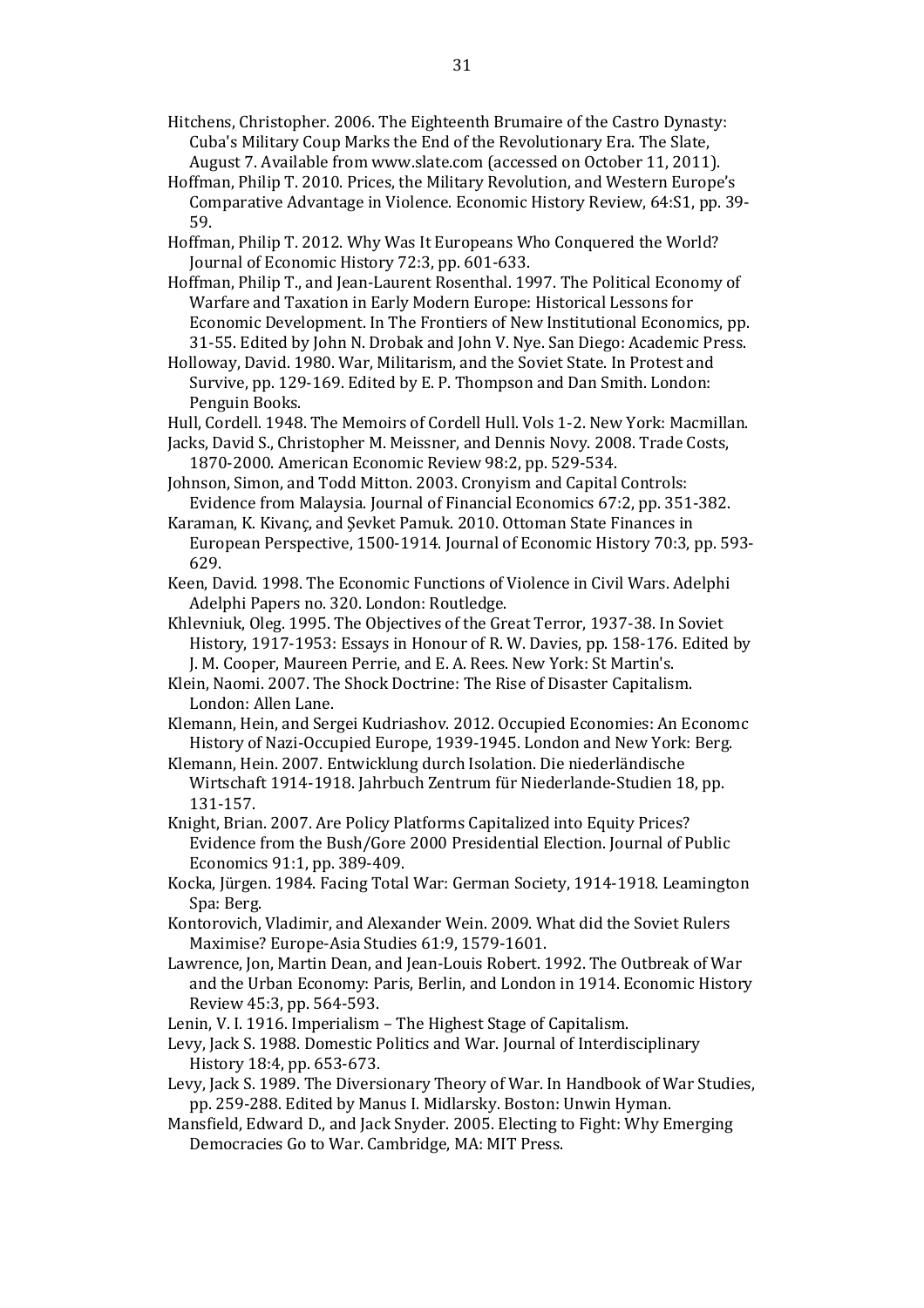- Markevich, Andrei, and Mark Harrison. 2006. Quality, Experience, and Monopoly: the Soviet Market for Weapons Under Stalin. Economic History Review 59:1, pp. 113-142.
- Martin, Philippe, Thierry Mayer, and Mathias Thoenig. 2008. Make Trade Not War? Review of Economic Studies 75:3, pp. 865-900.
- Marx, Karl. 1867/1970. Capital, vol. 1. Moscow: Progress.
- Mason, Timothy. 1968. The Primacy of Politics: Politics and Economics in National Socialist Germany. In The Nature of Fascism, pp. 165-195. Edited by Stuart J. Woolf. London: Weidenfeld & Nicolson.
- Milward, Alan S. 1965. The German Economy at War. London: Athlone Press.
- Mommsen, Hans. 2005. The Impact of Compulsory Labor on German Society at War. In A World at Total War: Global Conflict and the Politics of Destruction, 1937-1945, pp. 177-188. Edited by Roger Chickering, Stig Förster, and Bernd Greiner. Cambridge: Cambridge University Press.
- Morgan, T. Clifton, and Christopher J. Anderson. 1999. Domestic Support and Diversionary External Conflict in Great Britain, 1950- 1992. Journal of Politics 61:3, pp. 799-814.
- Morgan, T. Clifton, and Kenneth N. Bickers. 1992. Domestic Discontent and the External Use of Force. Journal of Conflict Resolution 36:1, pp. 25-52.
- Münkler, Hertfried. 2005. The New Wars. Cambridge: Polity.
- Murdoch, James C., and Todd Sandler. 1984. Complementarity, Free Riding, and the Military Expenditures of NATO Allies. Journal of Public Economics 25:1-2, pp. 83-101.
- O'Brien, P. K. 2005. Fiscal and Financial Preconditions for the Rise of British Naval Hegemony, 1485-1815. Working Paper No. 91/05. London School of Economics, Department of Economic History.
- O'Brien, P. K. 2011. The Nature and Historical Evolution of an Exceptional Fiscal State and its Possible Significance for the Precocious Commercialization and Industrialization of the British Economy from Cromwell to Nelson. Economic History Review 64:2, pp. 408-446.
- Offer, Avner. 1989. The First World War: An Agrarian Interpretation. Oxford: Clarendon Press.
- Olson, Mançur. 1963. The Economics of the Wartime Shortage: A History of British Food Supplies in the Napoleonic War and in World Wars I and II. Durham, NC: Duke University Press.
- Olson, Mançur. 1982.The Rise and Decline of Nations: Economic Growth, Stagflation, and Social Rigidities. New Haven: Yale University Press.
- Overy, Richard J. 1994. War and Economy in the Third Reich. Oxford: Oxford. University Press.
- Pelletière, Stephen C. 2004. America's Oil Wars. London: Praeger.
- Pinker, Steven. 2011. The Better Angels of our Nature: Why Violence has Declined. New York: Viking.
- Pospelov, P. N. et al. (eds.). 1965. Istoriia Velikoi Otechestvennoi voiny Sovetskogo Soiuza 1941-1945, vol. 6. Moscow: Voenizdat.
- Proudhon, Pierre-Joseph. 1861. La guerre et la paix : recherches sur le principe et la constitution du droit des gens. Vols 1-2. Paris : Collection Hetzel.
- Raack, Richard C. 1995. Stalin's Drive to the West, 1938-1941: the Origins of the Cold War. Stanford: Stanford University Press.
- Ricardo, David. 1817/1971. On the Principles of Political Economy and Taxation. Edited by R. M. Hartwell. London: Pelican.
- Ritschl, Albrecht. 2002. Deficit Spending in the Nazi Recovery, 1933-1938: A Critical Reassessment, Journal of the Japanese and International Economies 16:4, 559-582.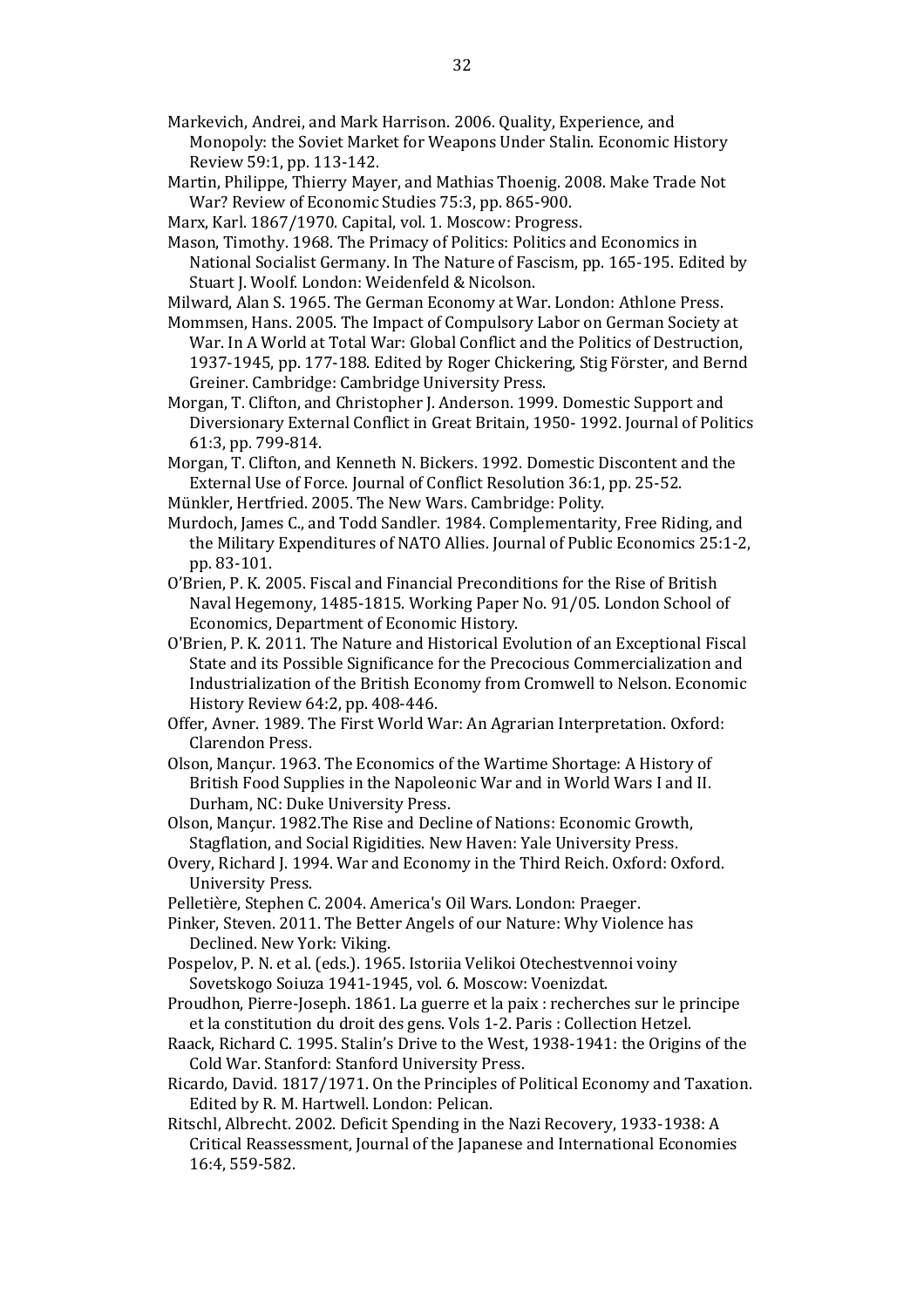- Ritschl, Albrecht. 2005. The Pity of Peace. Germany's Economy at War, 1914- 1918 and Beyond. In The Economics of World War I, pp. 41-76. Edited by Stephen Broadberry and Mark Harrison. Cambridge: Cambridge University Press.
- Robinson, Joan. 1972. The Second Crisis of Economic Theory. American Economic Review 62:1-2, pp. 1-10.
- Rockoff, Hugh. 1998. The United States: From Ploughshares to Swords. In The Economics of World War II: Six Great Powers in International Comparison, pp. 81-121. Edited by Mark Harrison. Cambridge: Cambridge University Press.
- Rockoff, Hugh. 2012. America's Economic Way of War: War and the US Economy from the Spanish-American War to the Persian Gulf War. Cambridge: Cambridge University Press.
- Rodrik, Dani, and Arvind Subramanian. 2005. From "Hindu Growth" to Productivity Surge: The Mystery of the Indian Growth Transition. IMF Staff Papers 52:2, pp 193-228.
- Rogerson, William P. 1994. Economic Incentives and the Defense Procurement Process. Journal of Economic Perspectives 8:4, pp. 65-90.
- Schweitzer, Arthur. 1964. Big Business in the Third Reich. London: Eyre & Spottiswoode.
- Shiba, Takao. Business Activities of Japanese Manufacturing Industries During World War II. In World War II and the Transformation of Business Systems, pp. 1-25. Edited by Jun Sakudo and Takao Shiba. Tokyo: University of Tokyo Press, 1994.
- Simonov, Nikolai S. 1996. Strengthen the Defence of the Land of the Soviets: the 1927 War Alarm and its Consequences. Europe-Asia Studies 48:8, pp. 1355- 1364.
- Simonov, Nikolai. 2000. New Postwar Branches (2): The Nuclear Industry. In The Soviet Defence Industry Complex from Stalin to Khrushchev, pp. 150-172. Edited by John Barber and Mark Harrison. Basingstoke and London: Macmillan Press.
- Smith, Adam. 1776. The Wealth of Nations.
- Smith, Ron. P. 1977. Military Expenditure and Capitalism. Cambridge Journal of Economics 1:1, pp. 61-76.
- Smith, Ron. P. 2009. Military Economics: the Interaction of Power and Money. Basingstoke: Palgrave Macmillan.
- Steindl, Josef. 1952. Maturity and Stagnation in American Capitalism. Oxford: Oxford University Press.
- Suvorov (Rezun), Viktor. 1990. Ice-Breaker: Who Started the Second World War? London: Hamish Hamilton.
- Tilly, Charles. 1975. Reflections on the History of European State-Making. In The Formation of National States in Western Europe, pp. 3-83. Edited by Charles Tilly. Princeton: Princeton University Press.
- Tooze, J. Adam. 2006. The Wages of Destruction: The Making and the Breaking of the Nazi Economy. London: Allen Lane.
- Trevor-Roper, H. R. (ed.). 2000. Hitler's Table Talk, 1941-1944. Third edn. London: Enigma Books.
- Turner, Henry A. 1985. German Big Business and the Rise of Hitler. Oxford: Oxford University Press.
- Uldricks, Teddy J. 1999 The Icebreaker controversy: did Stalin plan to attack Hitler? Slavic Review 58(3).
- Urlanis, B. Ts. 1994. Istoriia voennykh poter. Voiny i narodonaselenie Evropy. Liudskie poteri vooruzhennykh sil Evropeiskikh stran v voinakh XVII-XX vv. (Istoriko-statisticheskoe issledovanie.) St Petersburg: Poligon.